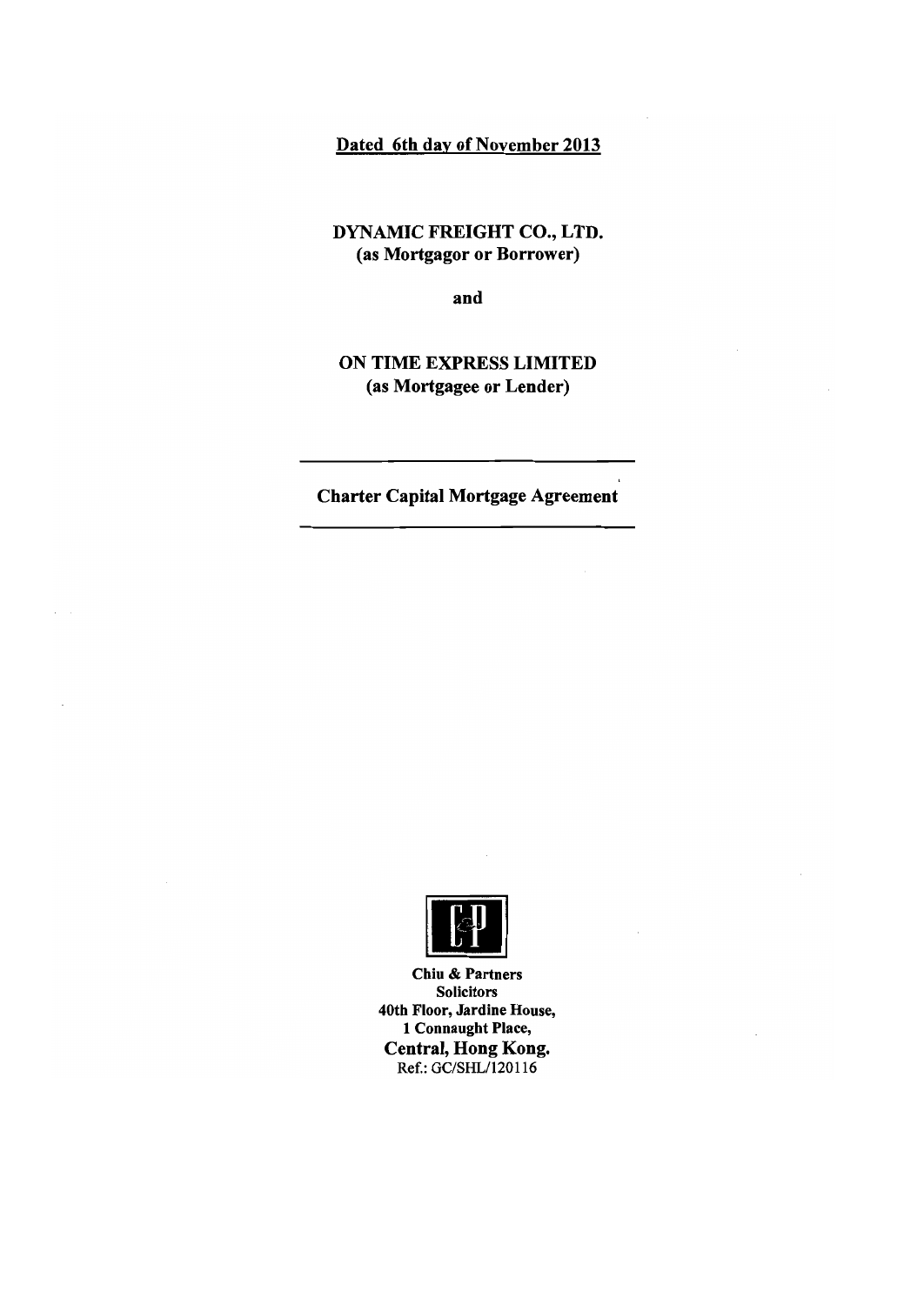### INDEX

#### **Clauses Heading**

 $\mathbf{1}$  $\overline{2}$ 

 $\overline{3}$ 

 $\overline{4}$ 

# $\Gamma$   $\alpha$   $\beta$   $\gamma$   $\gamma$

| 6  |  |
|----|--|
| 7  |  |
| 8  |  |
| 9  |  |
| 10 |  |
| 11 |  |
| 12 |  |
|    |  |
|    |  |

- Annex 1 Capital Assignment Agreement
- Annex 2 Power of Attorney

## Page No.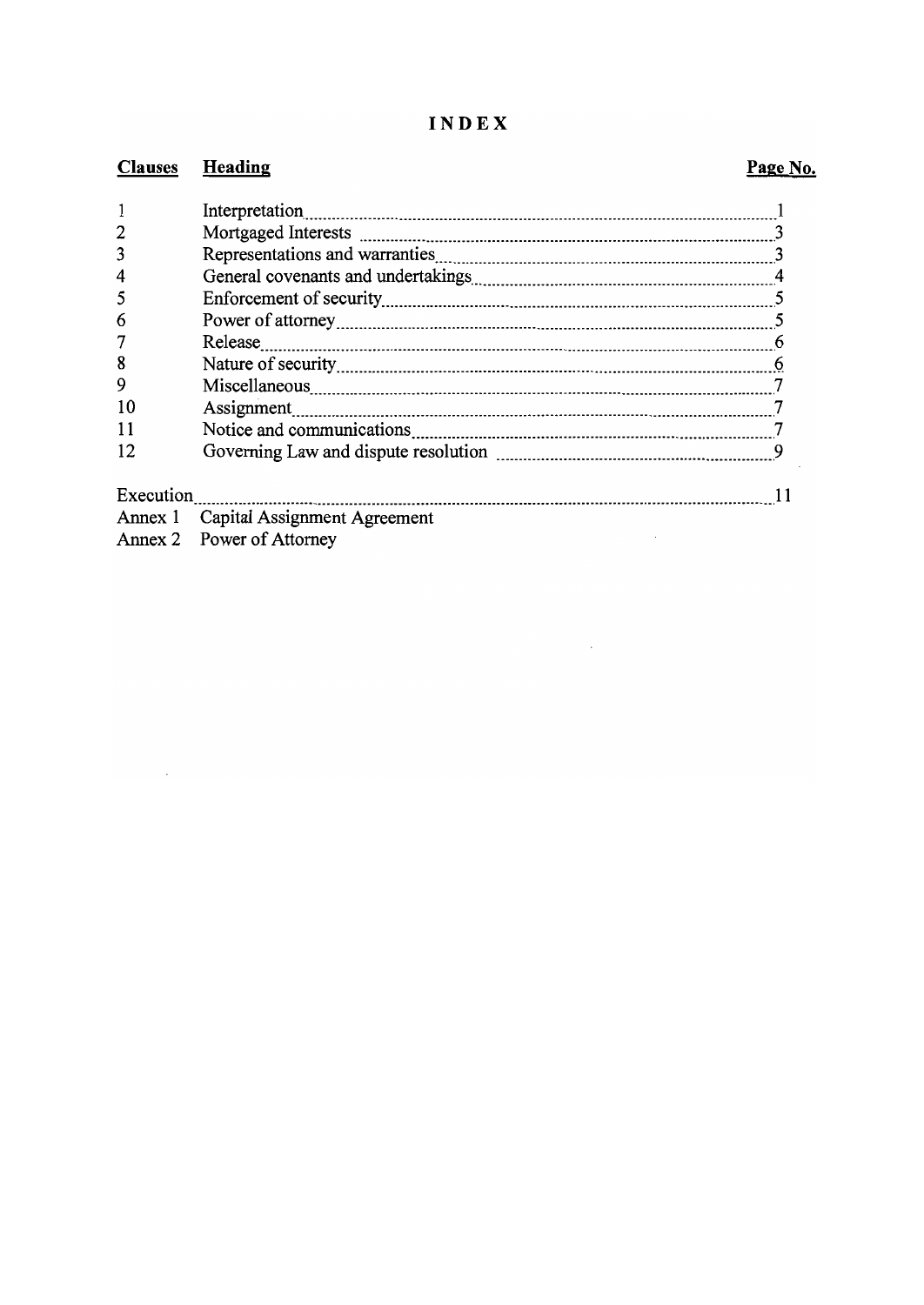**THIS CHARTER** CAPITAL MORTGAGE **AGREEMENT** ("MORTGAGE **AGREEMENT**") is made on 6 November 2013

BY:

 $(1)$ **DYNAMIC FREIGHT CO., LTD., a company incorporated under the laws of** Vietnam with limited liability and having its registered head office at E. Town 2 Building, No. 364, Cong Hoa Road, Ward 13, Tan Binh District, HCMC, Vietnam (the "Mortgagor" or the "Borrower"):

And:

 $(2)$ ON TIME EXPRESS LIMITED, a company incorporated under the laws of Hong Kong with limited liability and having its registered office at Flat/RM 18, 1/F., Sino Industrial Plaza, No. 9 Kai Cheung Road, Kowloon, Hong Kong (the "Mortgagee" or the "Lender").

(The Mortgagor and the Mortgagee shall be hereinafter referred to separately as a "*Party*" or collectively as the "*Parties*").

### **WHEREAS:**

- $(A)$ The Mortgagee and Mortgagor are respectively foreign and local party of the On Time Worldwide Logistics (Vietnam) Co., Ltd. ("Company"), a company incorporated in Vietnam on 22 December 2005, pursuant to the Investment License ("Investment" License") No.1006/GP-HCM, dated 22 December 2005, issued by the Ho Chi Minh City People's Committee (as amended and supplemented from time to time).
- (B) The Mortgagee has agreed to extend a loan ("Loan") to the Mortgagor under the loan agreement which was entered into on the date of 6 November 2013 between the Parties ("Loan Agreement").
- $(C)$ In accordance with Clause 3.1 of the Loan Agreement, as a condition precedent to the Loan, the Parties have agreed to enter into this Mortgage Agreement in order to secure the Mortgagor's obligation of repayment of the Loan (including the principal and interests) under the Loan Agreement, by mortgaging the Mortgaged Interests as described hereinafter to the Mortgagee.
- $(D)$ The Mortgagor now agrees to mortgage the Mortgaged Interests to the Mortgagee subject to the terms and conditions of this Mortgage Agreement.

NOW, THEREFORE, in consideration of the premises and the mutual agreements and covenants hereinafter set forth and intending to be legally bound hereby, the Mortgagor and the Mortgagee agree as follows:

### $\mathbf{1}$ . Interpretation

 $1.1$ Unless otherwise defined in this Mortgage Agreement, terms and expressions defined or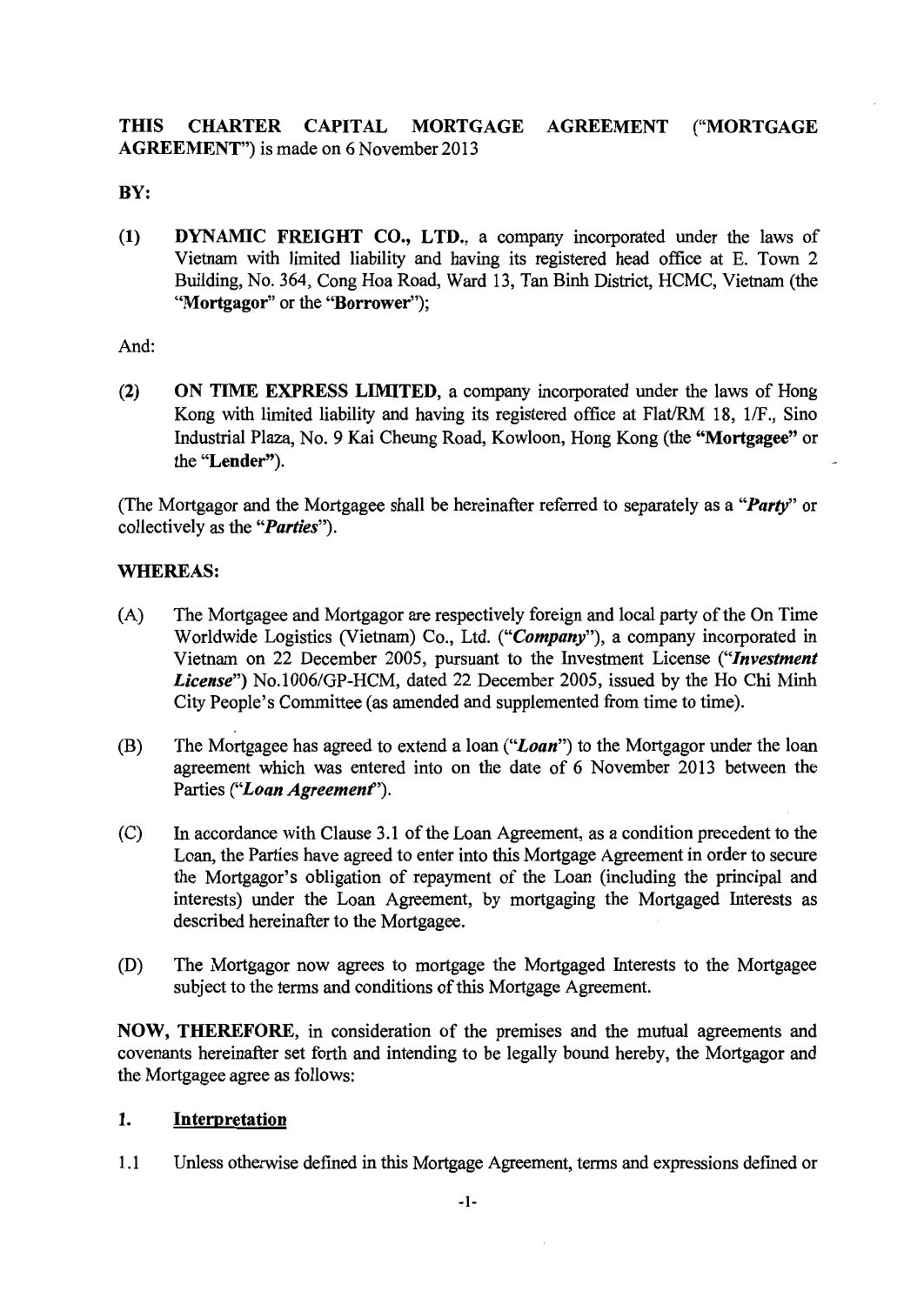construed for the purposes of the Loan Agreement shall have the same meanings or construction when used in this Mortgage Agreement.

- 1.2 In this Mortgage Agreement, except where the context otherwise requires:
	- (A) "**Disposition**" means any sale, exchange, transfer, concession, loan, direct or indirect reservation, waiver, compromise, release, dealing with or in or granting of any option, right of first refusal or other right or interest whatsoever and include any agreement so to do and "**Dispose**" and "**Disposal**" shall be construed accordingly;
	- (B) "**Encumbrance**" means any mortgage, charge, pledge, lien, hypothecation or other encumbrance, priority or security interest, and includes any agreement for any of the same and "**Encumber**" shall be construed accordingly;
	- (C) "**Mortgaged Equity**" means the total capital amount of USD39,200 (equivalent to VND 627,682,698) to be contributed by, and registered in the name of, the Borrower to the charter capital of the Company, which is USD80,000 (equivalent to VND 1,346,868,000) as registered in the Investment Licence;
	- (D) "**Mortgaged Interests**" means the Mortgaged Equity and all further charter capital, warrants, securities, rights, money or property (i) accruing, paid, offered or deriving from the Mortgaged Equity (or the cancellation thereof) at any time and in any manner whether by way of substitution, redemption, bonus, preference, option, exchange, dividend, distribution, scheme of arrangement or organisation or otherwise to the same or in respect thereof; and (ii) from time to time acquired and held by the Borrower whether by way of acquisition from the other owner(s) of the Company or by further contribution to the charter capital of the Company;
	- (E) "**Secured Obligations**" means the Loan and all monies, costs, charges, expenses, liabilities, obligations, compensation and damage of the Borrower from time to time owing to the Lender under the Loan Agreement and/or any of the Security Documents;
	- (F) "**US\$**" means United States dollars, the lawful currency of the United States for the time being; and
	- (G) "**VND**" means Vietnamese Dong, the lawful currency of Vietnam for the time being.
- 1.3 Except to the extent that the context requires otherwise, any reference in this Mortgage Agreement to:
	- (A) any document shall include that document as in force for the time being and as amended in accordance with the terms thereof or with the agreement of the parties hereto;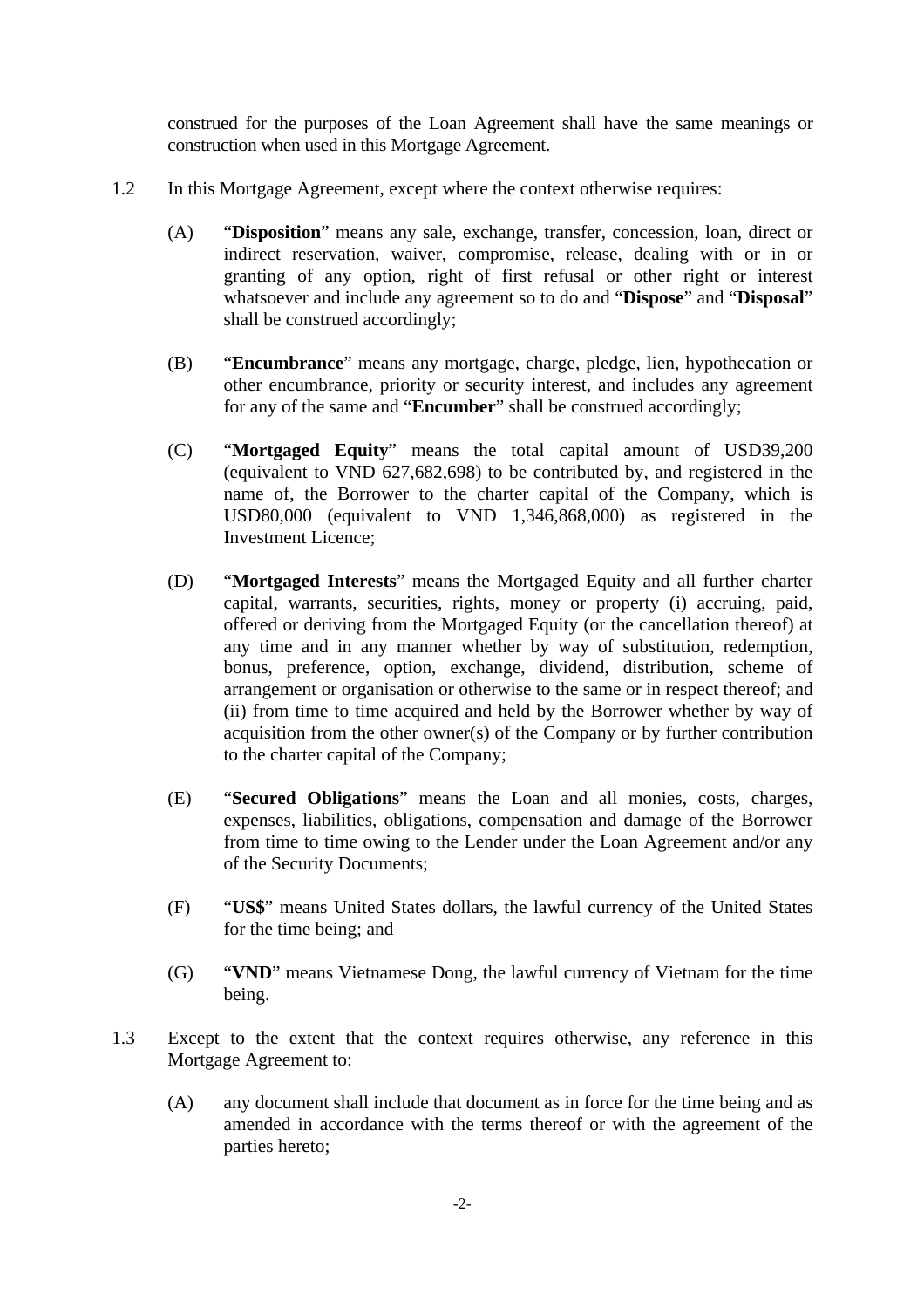- (B) any enactment shall include same as from time to time re-enacted, amended, extended, consolidated or replaced:
- a "person" includes any individual, company, corporation, firm, partnership,  $(C)$ joint venture, association, organisation, unit or trust (in each case, whether or not having separate legal personality).
- $1.4$ The headings in this Mortgage Agreement are inserted for convenience only and shall be ignored in construing this Mortgage Agreement. Unless the context otherwise requires, references in this Mortgage Agreement to the singular shall include references to the plural and vice versa and references to one gender shall include all genders.
- $1.5$ References in this Mortgage Agreement to Clauses are references to clauses of this Mortgage Agreement.

### $2.$ **Mortgaged Interests**

- $2.1$ In consideration of the premises, the Borrower hereby mortgage, charge and assign all the Mortgaged Interests in favour of the Lender as continuing security for the payment, discharge and performance by the Borrower of the Secured Obligations.
- $2.2$ The Borrower shall deliver to the Lender contemporaneously with the execution of this Mortgage Agreement the following documents:
	- $(A)$ certificate of capital contribution in respect of the Mortgaged Equity;
	- (B) duly executed but undated Capital Assignment Agreement (as defined in Clause 5.2) in the form and substance attached hereto as Annex 1; and
	- duly executed power of attorney in the form and substance attached hereto as  $(C)$ Annex 2.
- $2.3$ The Borrower agrees that upon receipt of any further interests in charter capital or other equity or securities interests of the Company or any dividends, rights, monies or property accruing or offered in respect of the Mortgaged Equity, the Borrower shall forthwith deposit the same with the Lender.
- $2.3$ The Mortgage Agreement will be registered with the Vietnamese competent authority (ies) pursuant to the applicable laws and the Borrower will pay the registration fee and other costs (if any).

### $3.$ **Representations and warranties**

- The Borrower hereby represents and warrants to the Lender as follows:  $3.1$ 
	- the Borrower is the legal and registered owner of the Mortgaged Equity free  $(A)$ and clear of all Encumbrances and Dispositions;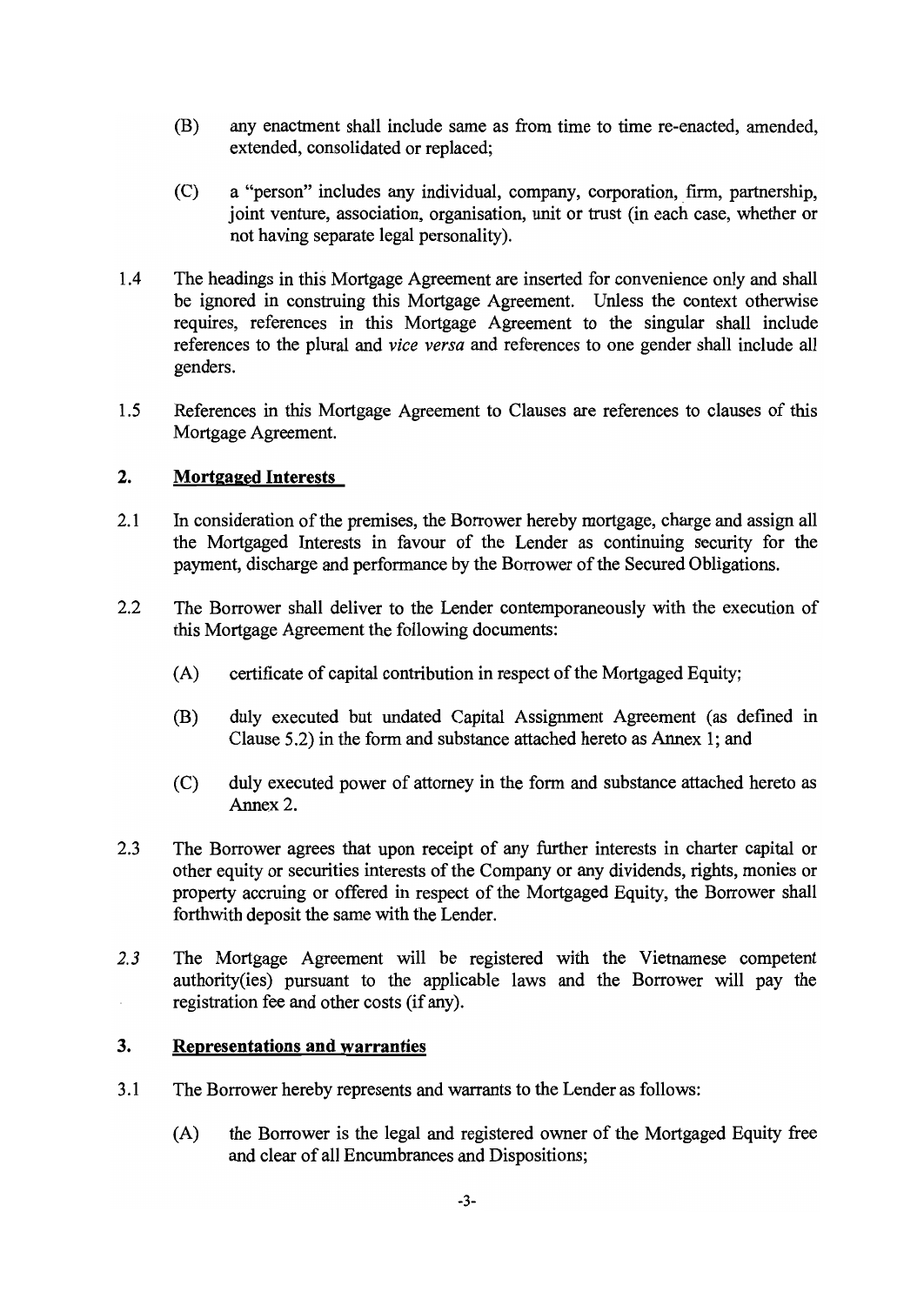- (B) the Mortgaged Equity are validly issued and fully paid;
- $(C)$ the Borrower has full legal capacity to enter into, exercise its rights and perform its obligations under this Mortgage Agreement; and
- $(D)$ this Mortgage Agreement constitutes the legal, valid and binding obligations of the Borrower enforceable in accordance with its terms.
- $3.2$ The Borrower further represents and warrants to the Lender that so long as any part of the Secured Obligations remains outstanding, each of the representations and warranties set out in Clause 3.1 will be correct and complied with in all respects.

#### $\overline{4}$ . General covenants and undertakings

- $4.1$ The Borrower hereby covenants with the Lender that for so long as any part of the Secured Obligations remain outstanding, the Borrower will:
	- $(A)$ warrant and defend its title to and the security interest in the Mortgaged Interests hereby created in favour of the Lender against any and all claims of all persons whomsoever;
	- (B) procure and do all things necessary to procure that at all times the Mortgaged Interests are free from any restrictions on transfer;
	- $(C)$ not, without the prior written consent of the Lender, Dispose of, create or permit to arise or subsist any Encumbrance over the whole or any part of the Mortgaged Interests or any part thereof;
	- (D) punctually pay all calls or other payments due in respect of any of the Mortgaged Interests and in case of default, the Lender may (but shall not be obliged to), if it thinks fit, make any such payment on behalf of the Borrower and in which event the Borrower shall reimburse the Lender on demand any sums so paid;
	- upon enforcement of this Mortgage Agreement, use all best endeavous to  $(E)$ procure the registration of transfers of the Mortgaged Interests and the entry of the Lender or its designated transferee in the member registration book of the Company as the owner of the Mortgaged Interests and give all necessary assistance to the Lender in arranging the registration of the transfer of the Mortgaged Interests to the Lender or its designated transferee in the books of the Company and the entry of the Lender or its designated transferee in the member registration book of the Company as the holder of the Mortgaged Interests; and
	- $(F)$ immediately after acquisition of or further contribution to the charter capital of the Company, inform the Lender and mortgage such additional charter capital with the Lender under the terms and conditions hereof.
- The Borrower hereby undertakes with the Lender that, forthwith on being required by  $4.2$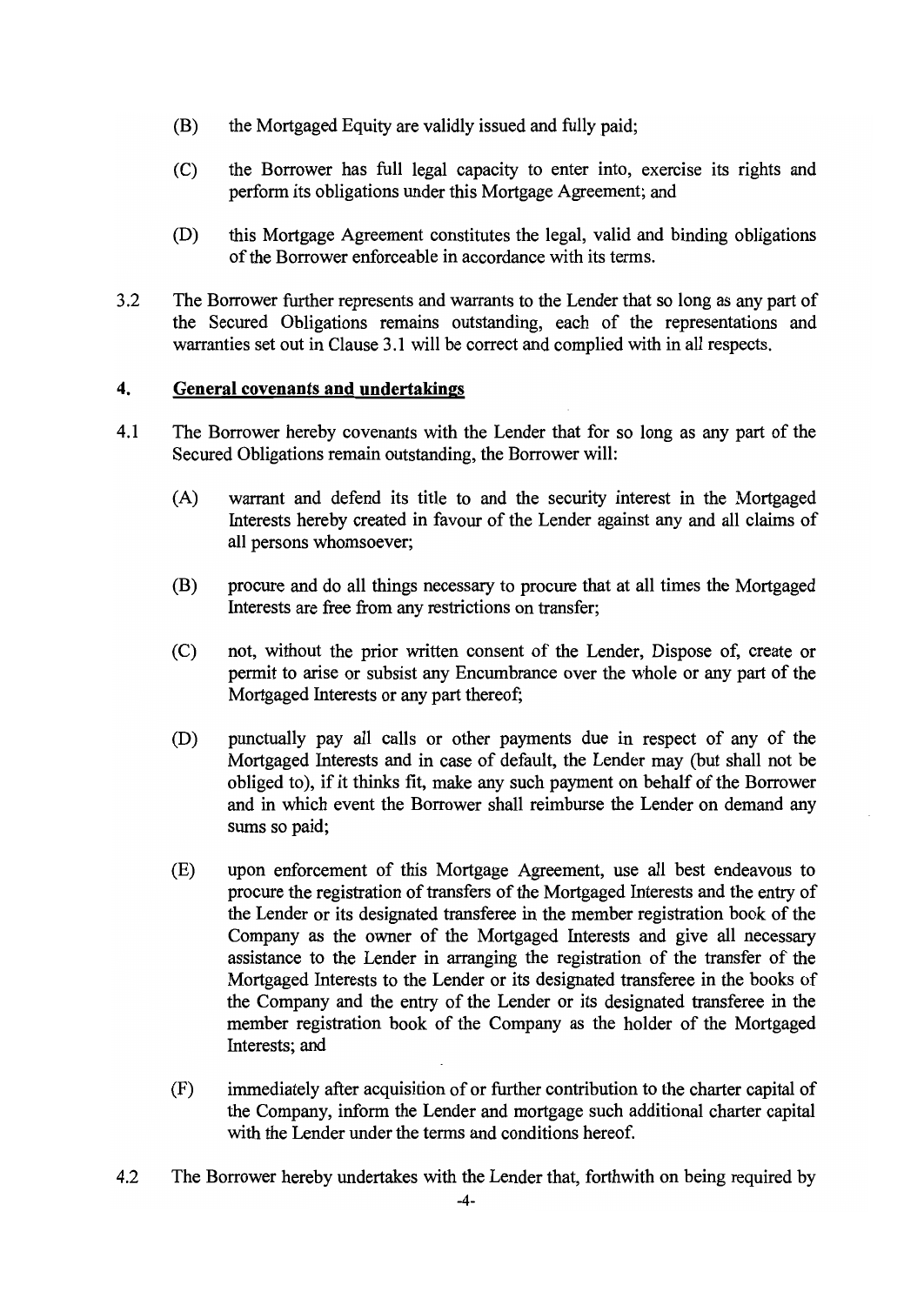notice from the Lender so to do, the Borrower will, at its own costs and expenses, execute and do all assurances, acts, deeds and things as the Lender may require, and procure other interested parties so to do, for protecting or perfecting the security over all or any part of the Mortgaged Interests or for facilitating the realisation of all or any part of the Mortgaged Interests and the exercise of all powers, rights, remedies, authorities and discretions hereby vested in the Lender. The Borrower shall, in particular, execute all transfers and assurances of all or any part of the Mortgaged Interests whether to the Lender or to its designated transferee(s) and give all notices. orders and directions which the Lender may think expedient.

#### 5. **Enforcement of security**

- $5.1$ The Lender may declare all or any part of the security hereby created immediately enforceable:
	- $(A)$ if the Borrower is in default under any of the terms of the Loan Agreement, this Mortgage Agreement and/or other Security Documents; or
	- (B) in the event of any proceedings in or analogous to the bankruptcy, insolvency, or composition of the Borrower.
- $5.2$ Upon the security hereby constituted becoming enforceable and at any time thereafter as requested by the Mortgagee/ Lender, the Mortgagor/ Borrower will:
	- $(A)$ transfer the entire Mortgaged Interests to the Mortgagee/ Lender, without any condition, if so permitted by the Laws of Vietnam; or
	- transfer the entire Mortgaged Interests to a third party appointed by the (B) Mortgagee/Lender, without any condition, if so required and permitted by the Laws of Vietnam; or
	- transfer a part of the Mortgaged Interests to the Mortgagee/Lender, without any  $(C)$ condition, if so permitted by the Laws of Vietnam, and (ii) transfer the remaining part of the Mortgaged Interests to another party appointed by the Mortgagee, without any condition, if so required and permitted by the Laws of Vietnam.

For the purpose of registering the transfer the Mortgaged Interests, including the Mortgaged Equity as said in paragraphs (B) and (C) above, with the competent authority, the Mortgagor/ Borrower will enter into a capital assignment agreement (CAA) with the Mortgagee/ Lender and/or a third party appointed/instructed by the Mortgagee/ Lender, which is in the form and substance attached hereto as Annex 1 ("Capital Assignment Agreement");

#### 6. Power of attorney

 $6.1$ As continuing security for the discharge of the Secured Obligations and the performance of its obligations hereunder, the Borrower hereby irrevocably appoints the Lender (and any of its instructed persons), with full power of substitution and with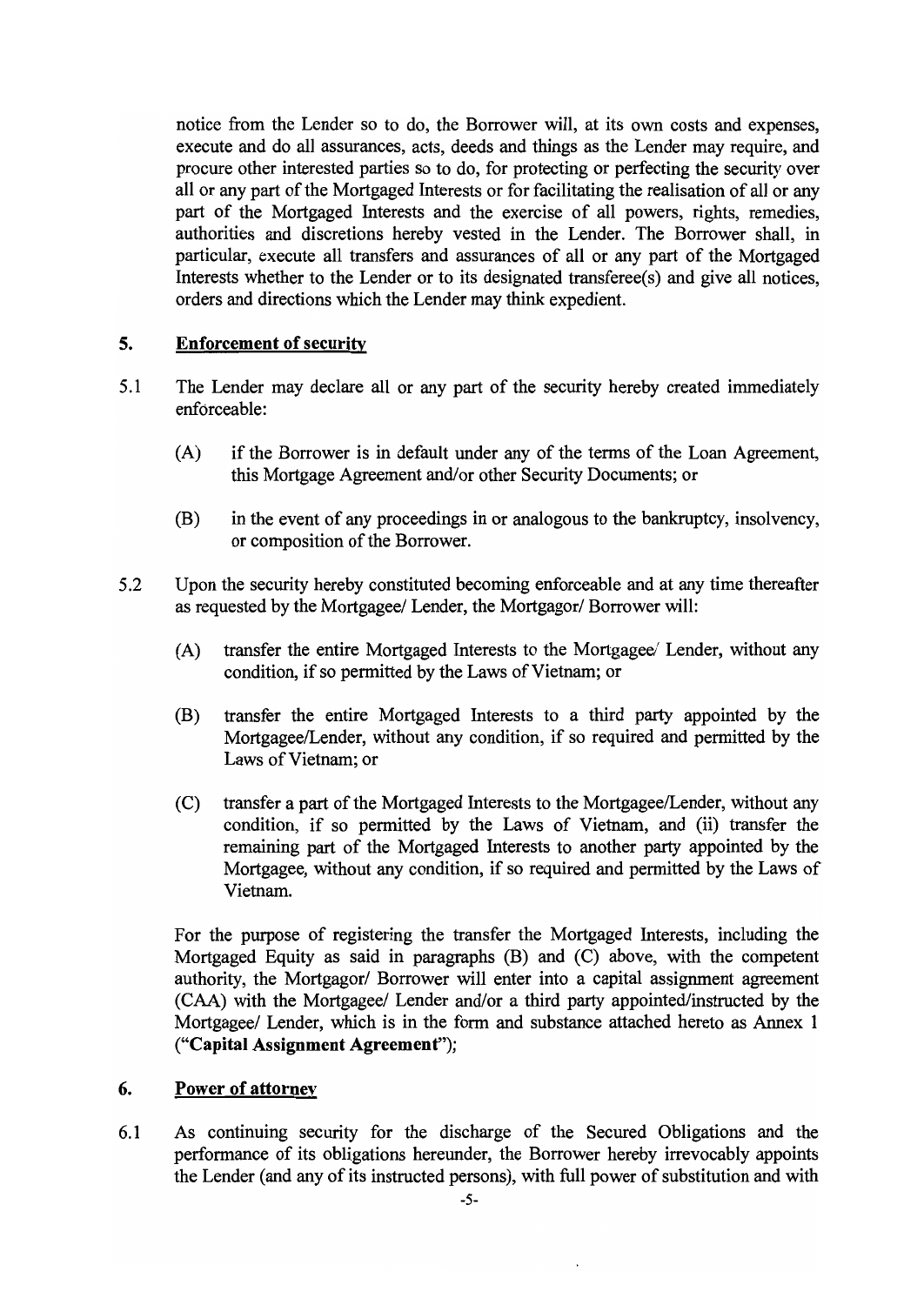full power to act alone, to be its attorneys and in its name and on its behalf to sign, seal and deliver or otherwise execute and do all such assurances, deeds, acts, documents and things (whether as its own act or deed or otherwise) which, in the opinion of the Lender, the Borrower should execute or do pursuant to any of the terms of this Mortgage Agreement or for the purpose of giving the Lender the full benefit of this Mortgage Agreement and the security hereby created and generally to use its name in the exercise of all or any of the powers conferred on the Lender hereunder.

6.2 The Borrower hereby ratifies and confirms and covenants to ratify and confirm whatever such attorney shall lawfully do or cause to be done by virtue of Clause 6.1.

### $7.$ **Release**

- $7.1$ As soon as reasonably practicable after the discharge of the Secured Obligations but subject to the rights of any other person which have arisen as a result of the exercise by the Lender of any of its powers, rights and remedies hereunder and the rights of any third party, the Lender shall take all steps that may be necessary to release, discharge and reassign the Mortgaged Interests from the security hereby created and where appropriate, re-transfer the Mortgaged Interests to the Borrower or as it may direct.
- $7.2$ Clause 7.1 shall apply only in respect of such part of the Mortgaged Interests as remains after the exercise of the rights, powers and remedies of the Lender in the event of the security conferred by this Mortgage Agreement, becoming enforceable and shall not in any way restrict or be construed so as to restrict such rights, powers and remedies.
- $7.3$ Any release, discharge, reassignment or settlement between the Borrower and the Lender shall be conditional upon no security, disposition or payment to the Lender by the Borrower or any other persons being avoided or reduced pursuant to any reason or ground whatsoever including without limitation any provisions or enactments relating to bankruptcy, liquidation or insolvency and in the event of any such avoidance or reduction, the Lender shall be entitled to enforce the provisions of this Mortgage Agreement against the Borrower subsequently as if such release, discharge, reassignment or settlement had not occurred.

### 8. **Nature of security**

- The security created by this Mortgage Agreement is in addition to and not in 8.1 substitution for and shall not in any way affect or be affected by any other security or guarantee which the Lender may now or at any time hold or take from the Borrower or any other person in respect of the Secured Obligations.
- The security created by this Mortgage Agreement shall not be considered satisfied or 8.2 discharged by any intermediate payment or satisfaction of the whole or part of the Secured Obligations but shall be a continuing security and shall extend to cover any sum which shall for the time being constitute the balance due or expressed to be due from the Borrower to the Lender in respect of the Secured Obligations.
- 8.3 For the purpose of enabling the Lender to sue or claim from the Borrower the full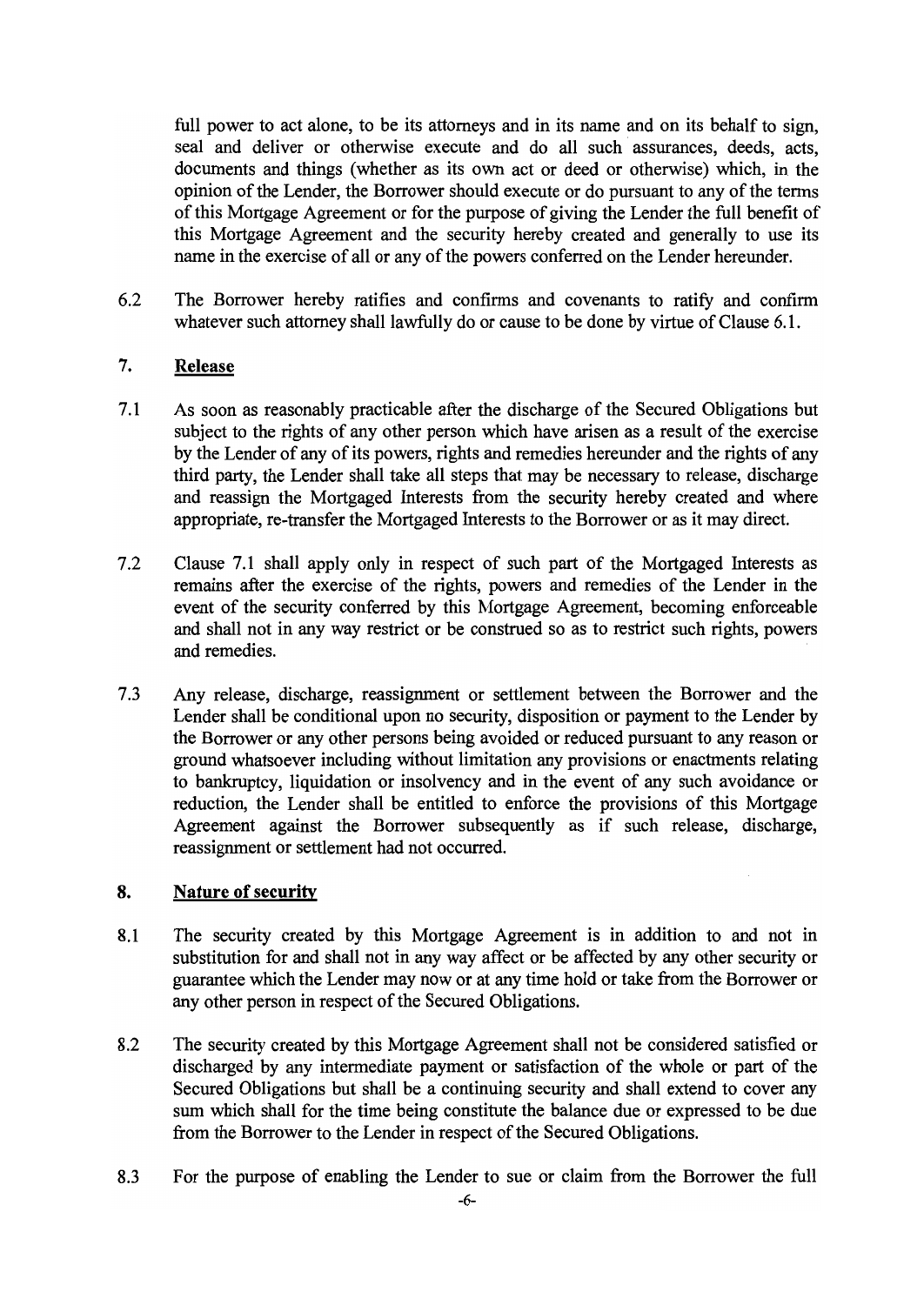amount of the Secured Obligations or to preserve intact the liability of the Borrower or any other person, the Lender may at any time place and keep for such time as it may think prudent any amounts received, recovered or realised under this Mortgage Agreement or as a result of the exercise of any right conferred herein to and in a separate or suspense account to the credit of the Borrower or of such other person or transaction as it shall in its discretion think fit.

#### 9. **Miscellaneous**

- 9.1 Save as may be expressly provided herein to the contrary, time is of the essence of this Mortgage Agreement. No failure or delay on the part of the Lender to exercise any power, right or remedy under this Mortgage Agreement shall operate as a waiver thereof nor shall a waiver by the Lender of any particular default by the Borrower affect or prejudice the power, right or remedy of the Lender in respect of any other default or any subsequent default of the same or a different kind nor shall any single or partial exercise by the Lender of any power, right or remedy hereunder preclude any other or further exercise thereof or the exercise of any other power, right or remedy. The powers, right and remedies provided in this Mortgage Agreement are not exclusive of any power, right and remedies but are cumulative and in addition to every other power, right and remedy now or hereafter existing at law, in equity, by statute or contract or otherwise.
- If at any time any provision of this Mortgage Agreement is or becomes illegal, invalid 9.2 or unenforceable in any respect, neither the legality, validity or enforceability of the remaining provisions of this Mortgage Agreement nor the legality, validity or enforceability of such provision shall in any way be affected or impaired thereby.
- 9.3 The Borrower undertakes on demand fully and effectually to indemnify and at all times keep indemnified the Lender against any claim, demand, action, proceeding, liability, loss, damage, penalty, interest, cost, charge or expense, legal or otherwise, taken, made, threatened, sustained or incurred by or against the Lender.

#### 10. **Assignment**

- 10.1 This Mortgage Agreement shall be binding on and shall enure to the benefit of the Parties and their respective successors, permitted assignees and transferees.
- 10.2 The Borrower may not assign or transfer any of its rights or obligations hereunder without the prior written consent of the Lender.
- 10.3 The Lender may assign all or any of its rights or obligations under this Mortgage Agreement to any person without the prior written consent of the Borrower.

### **Notice and communications** 11.

Any notice claim, demand, court process, document or other communication to be  $11.1$ given under this Mortgage Agreement (collectively "communication" in this Clause 11) shall be in writing in the English language and must be served or given personally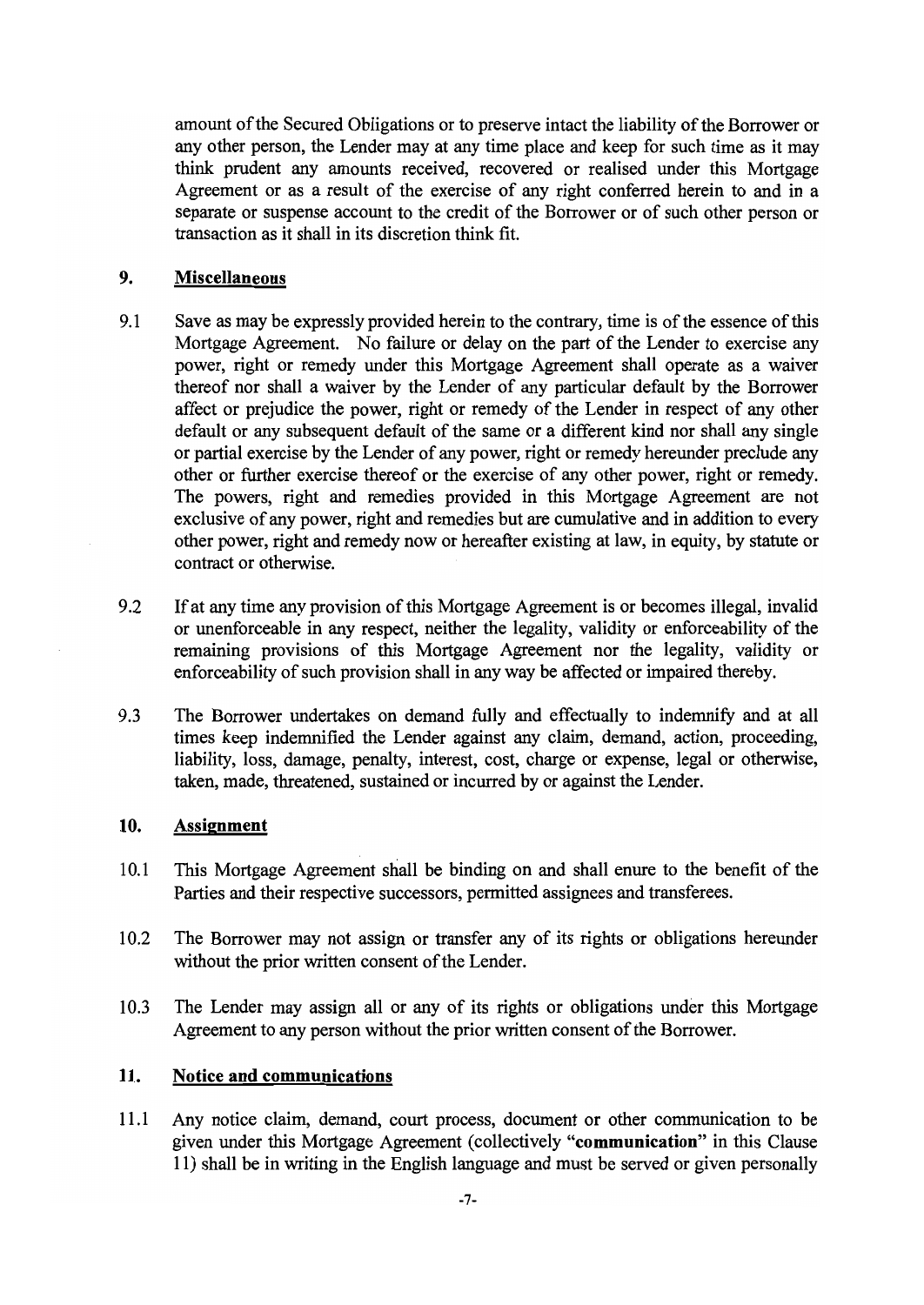or sent to the facsimile numbers (if any) of the relevant party and marked for the attention and/or copied to such other person as specified in Clause 11.4.

- $11.2$ A change of address or facsimile number of the person to whom a communication is to be addressed or copied pursuant to this Mortgage Agreement shall not be effective until five days after a written notice of change has been served in accordance with the provisions of this Clause 11 on all other parties to this Mortgage Agreement with specific reference in such notice that such change is for the purposes of this Mortgage Agreement.
- 11.3 Except as otherwise provided herein, all communications shall be served by the following means and the addressee of a communication shall be deemed to have received the same within the time stated adjacent to the relevant means of despatch:

| <b>Means of despatch</b>        | Time of deemed receipt |  |
|---------------------------------|------------------------|--|
| Local mail                      | 14 days                |  |
| Local courier/personal delivery | 7 days                 |  |
| Facsimile                       | on despatch            |  |
| Air courier/Speedpost           | 3 days                 |  |
| Airmail                         | 5 days                 |  |
|                                 |                        |  |

The initial addresses and facsimile numbers of the Parties for the service of 11.4 communications, the person for whose attention such communications are to be marked and the person to whom a communication is to be copied are as follows:

### If to the Lender:

Flat/RM 18, 1/F., Sino Industrial Plaza, No. 9 Kai Cheung Road, Address: Kowloon, Hong Kong Facsimile no.: (852) 2620 1526 Attention: Mr. Spencer Lam / Ms. Tiffany Wong

### **If to the Borrower**

Address: E. Town 2 Building, No. 364, Cong Hoa Road, Ward 13, Tan Binh District, HCMC, Vietnam Facsimile no.:

Attention: Ms. Tran Thi Huynh Anh - the Director

11.5 A communication served in accordance with this Clause 11 shall be deemed sufficiently served and in proving service and/or receipt of a communication it shall be sufficient to prove that such communication was left at the addressee's address or that the envelope containing such communication was properly addressed and posted or despatched to the addressee's address or that the communication was properly transmitted by facsimile to the addressee. In the case of facsimile transmission, such transmission shall be deemed properly transmitted on receipt of a report of satisfactory transmission printed out by the sending machine.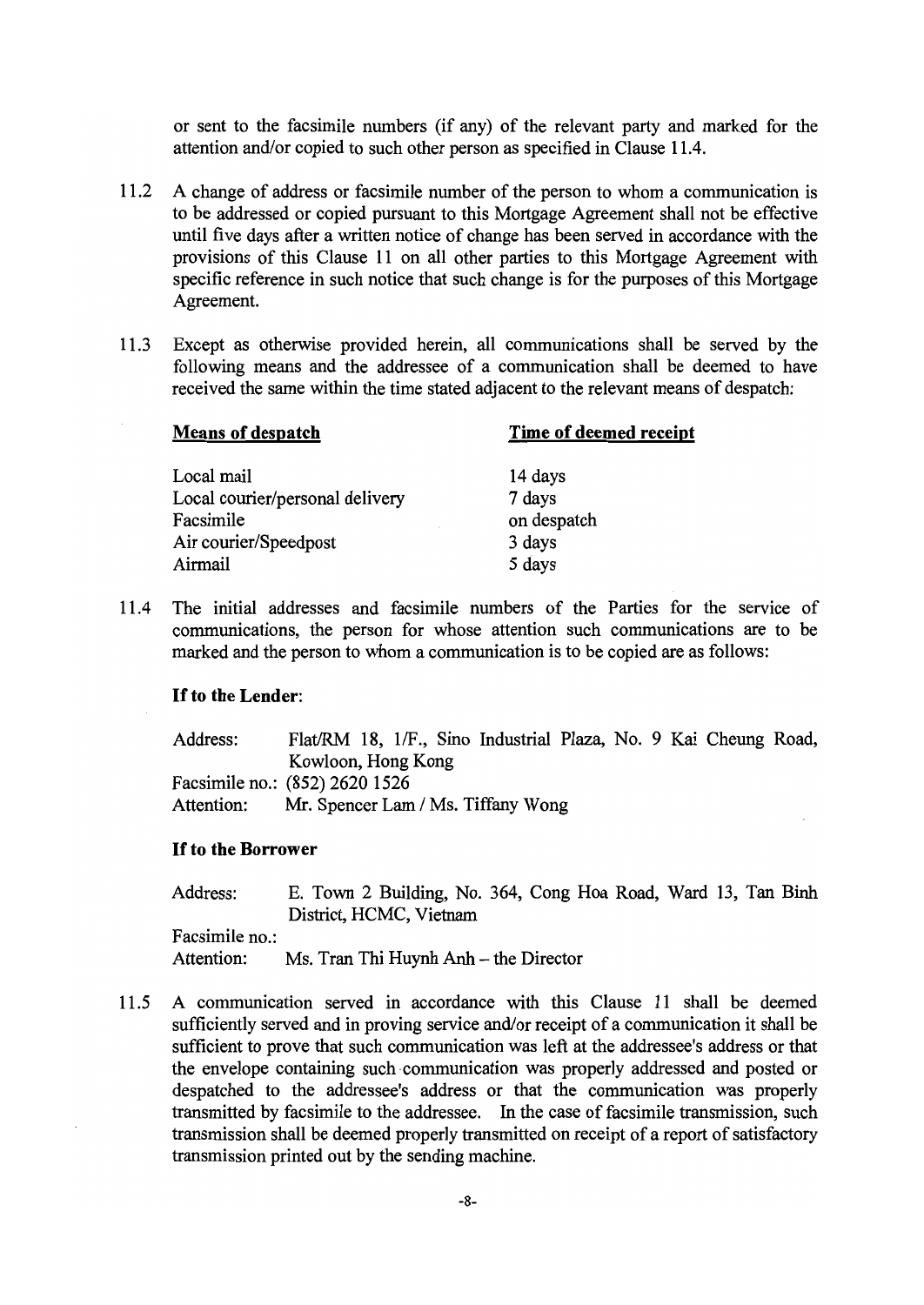Nothing in this Clause shall preclude the service of communication or the proof of 11.6 such service by any mode permitted by applicable law.

#### $12.$ Governing law and dispute resolution

- $12.1$ This Mortgage Agreement shall be governed by and construed in all respects in accordance with the laws of Vietnam.
- 12.2 Dispute resolution
	- All disputes arising out of or in connection with this Mortgage Agreement shall  $(A)$ be first settled through amicable negotiation between the parties hereto. If no settlement is reached, the disputes shall be submitted by any party for final settlement to Arbitration Tribunal of the International Chamber of Commerce in Singapore or such other place as the parties agree.
	- (B) Either party hereto may apply to the arbitral tribunal seeking injunctive relief until the arbitration award is rendered or the dispute is otherwise resolved, that is necessary to protect the rights or property of that party, in accordance with the applicable laws. If so permitted by and to the extent permissible by applicable laws, the arbitral tribunal may also grant arbitration award over the charter capital or land assets of the Company and may make order regarding the conduct of business of the Company or to compel transfer of the charter capital, or to order the parties to procure the winding up of the Company. The determination of the arbitration tribunal established under this Clause shall be final and binding upon the parties. Judgment upon the award may be entered into any court having jurisdiction, or application may be submitted to such court for judicial acceptance of the award and an order of enforcement, as the case may be. All costs for this arbitration proceeding shall be borne by the losing party.
	- $(C)$ Only the English language shall be used in the arbitration proceedings. The parties hereto shall require the arbitrators to render a written opinion in English supporting their decision.
	- (D) Either party hereto may, without waiving any remedy under this Mortgage Agreement, seek from the courts of Hong Kong or Vietnam or the Cayman Islands or any court having jurisdiction any interim or provisional relief that is necessary to protect the rights or property of that party, in accordance with applicable laws, pending the establishment of the arbitral tribunal or pending the arbitral tribunal's determination of the merits of the dispute.
- $12.3$ The Borrower irrevocably waives any immunity (on the grounds of sovereignty or otherwise) which it or its assets may at any time enjoy from legal proceedings or arbitration proceedings, from attachment (whether in aid of execution, before judgment, arbitration award or otherwise) or from execution of judgment and/or arbitration award.
- 12.4 This Mortgage Agreement is effective from the signing date as first written above.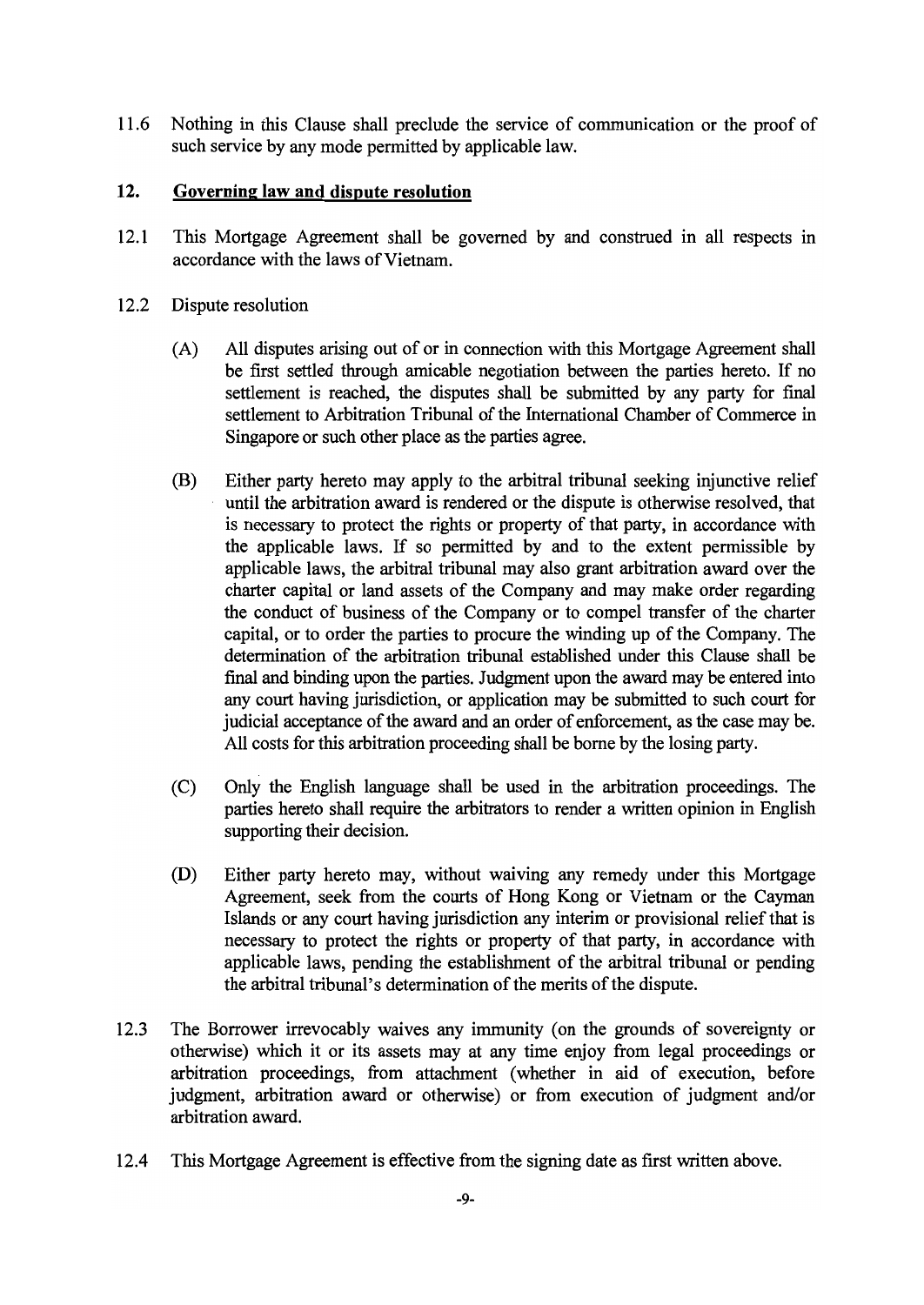This Mortgage Agreement is executed in three (03) original copies in English with 12.5 equal validity. Each of the Mortgagor and Mortgagee shall keep one (01) original. The remaining original will be sent to the National Registration Agency for Secured Transactions for registration of secured transactions.

 $\mathcal{A}^{\text{max}}_{\text{max}}$  and  $\mathcal{A}^{\text{max}}_{\text{max}}$ 

 $\label{eq:2} \frac{1}{\sqrt{2}}\sum_{i=1}^n\frac{1}{\sqrt{2\pi}}\int_0^1\frac{1}{\sqrt{2\pi}}\left(\frac{1}{\sqrt{2\pi}}\right)^2\frac{1}{\sqrt{2\pi}}\int_0^1\frac{1}{\sqrt{2\pi}}\left(\frac{1}{\sqrt{2\pi}}\right)^2\frac{1}{\sqrt{2\pi}}\frac{1}{\sqrt{2\pi}}\frac{1}{\sqrt{2\pi}}\frac{1}{\sqrt{2\pi}}\frac{1}{\sqrt{2\pi}}\frac{1}{\sqrt{2\pi}}\frac{1}{\sqrt{2\pi}}\frac{1}{\sqrt{2\pi}}\frac$ 

 $\sim 10$ 

 $\bar{z}$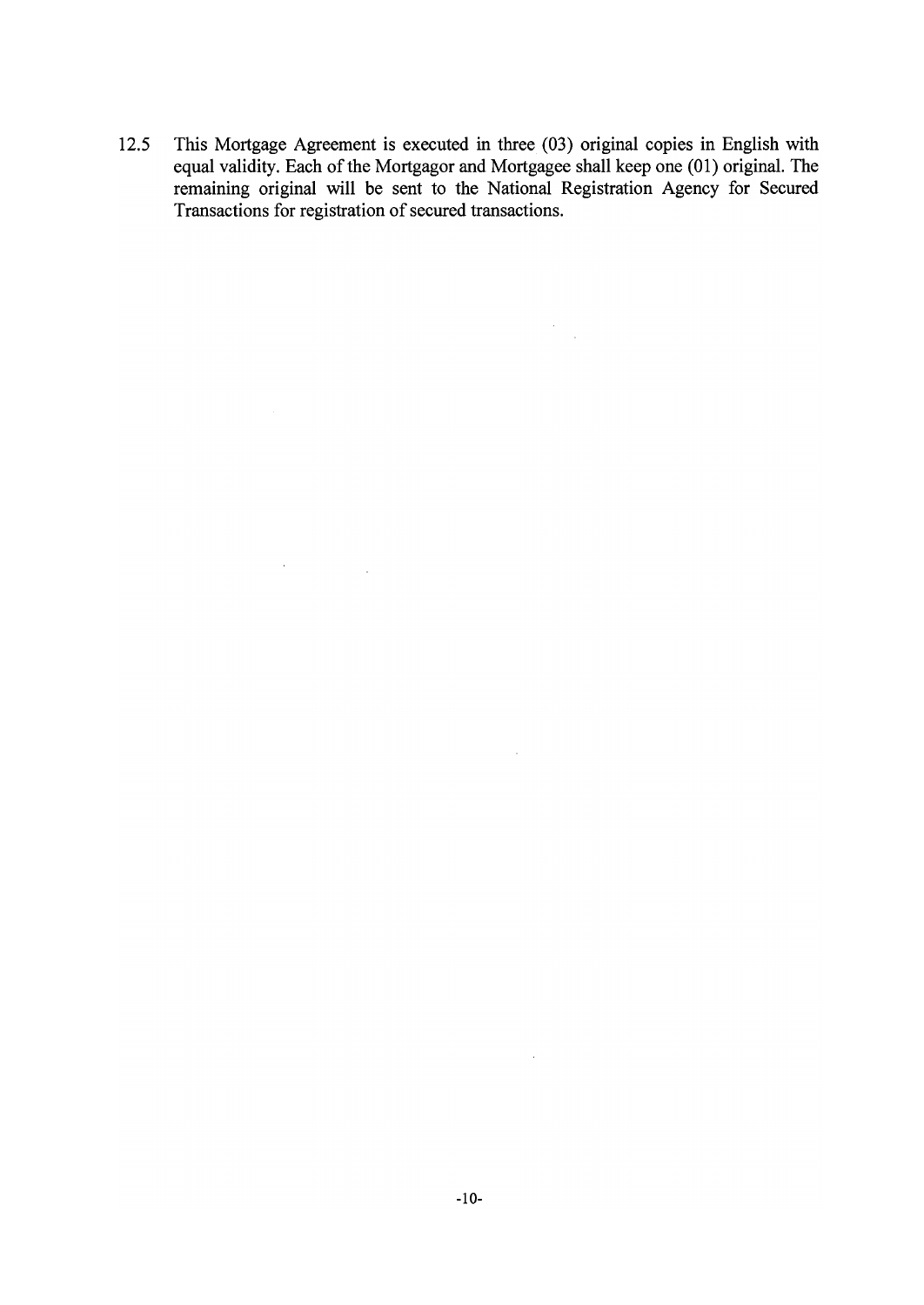IN WITNESS whereof the authorized representatives of the Borrower and the Lender have executed this Mortgage Agreement the day and year first above written.

**The Borrower** 

**SEALED** with the common seal of DYNAMIC FREIGHT CO., LTD. and SIGNED by its authorized representative



**The Lender** 

**SEALED** with the common seal of  $\mathcal{E}$ ON TIME EXPRESS LIMITED  $\lambda$ and SIGNED by Lam Chun Chin, Spencer ) its authorized representative  $\lambda$ 

Jeuli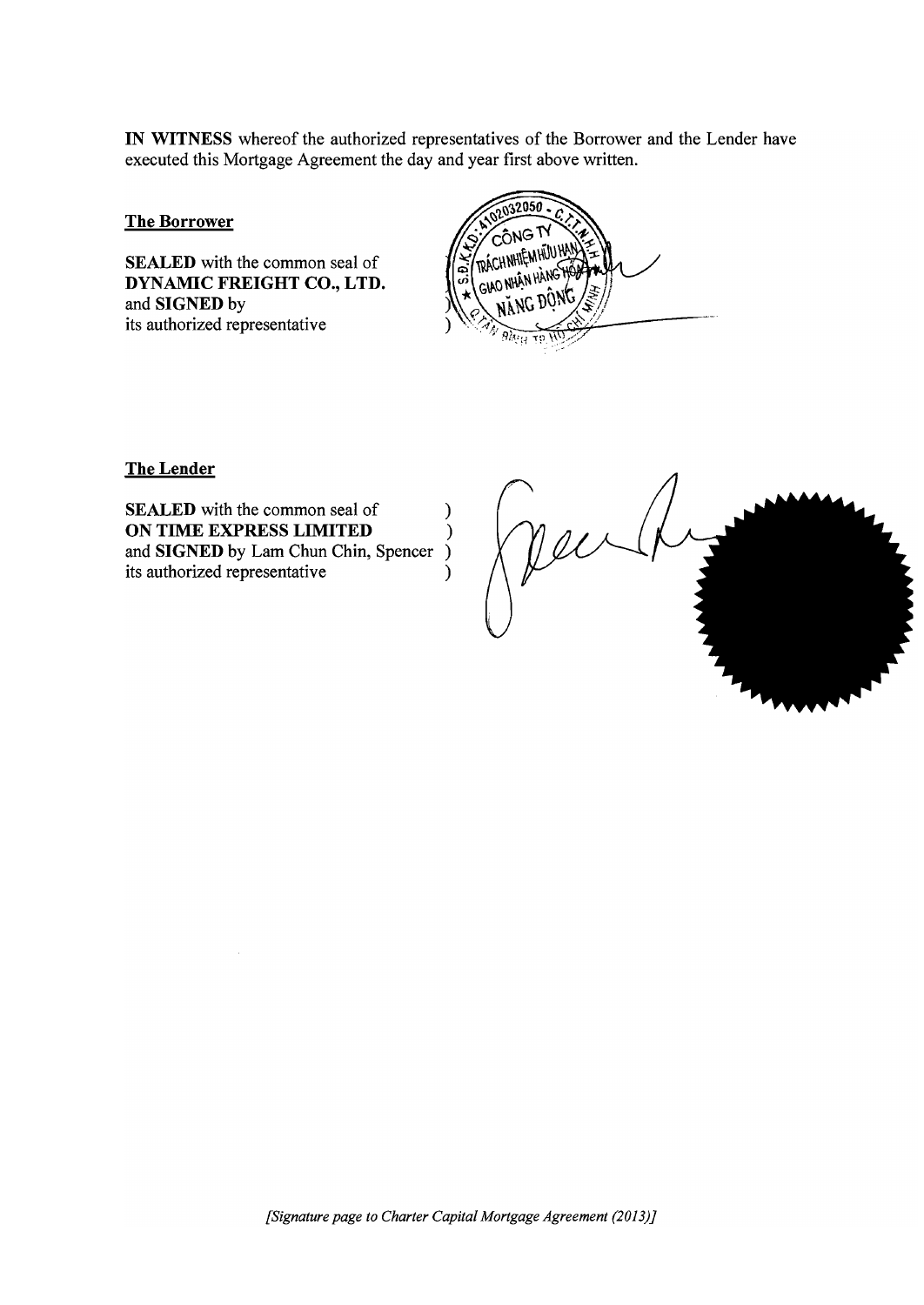### Annex 1. **Capital Assignment Agreement**

THIS CAPITAL ASSIGNMENT AGREEMENT (the "Agreement") is made on ............... by and between:

| <b>The Seller</b>          |                                                       |
|----------------------------|-------------------------------------------------------|
| Name:                      | DYNAMIC FREIGHT CO., LTD                              |
| Registered address:        | E. Town 2 Building, No 364, Cong Hoa street, Ward 13, |
|                            | Tan Binh district, Ho Chi Minh City                   |
| Business registration:     | Enterprise Registration Certificate No.: No.          |
|                            | 0303922606 issued firstly on $28th$ July 2005 by the  |
|                            | Department of Planning and Investment of HCMC         |
| Authorized representative: | Ms. Tran Thi Huynh Anh                                |
| Title:                     | Director                                              |
|                            |                                                       |

(Hereinafter referred to as the "Seller").

### And

#### $2.$ The Purchaser, including:

#### $2.1$ **Purchaser 1**

| Title: |  |
|--------|--|

### and

#### $2.2$ Purchaser 2 (if any):

Business registration: Authorized representative: Title:

(Hereinafter jointly referred to as the "Purchaser").

### **WHEREAS:-**

- The Seller is the Vietnamese party of the Company (as defined below);  $(A)$
- In accordance with the Loan Agreement (as defined below), the Seller (as the  $(B)$ Mortgagor) has entered into the Mortgage Agreement (as defined below), in order to secure the Mortgagor's obligation of repayment of the Loan (including the principal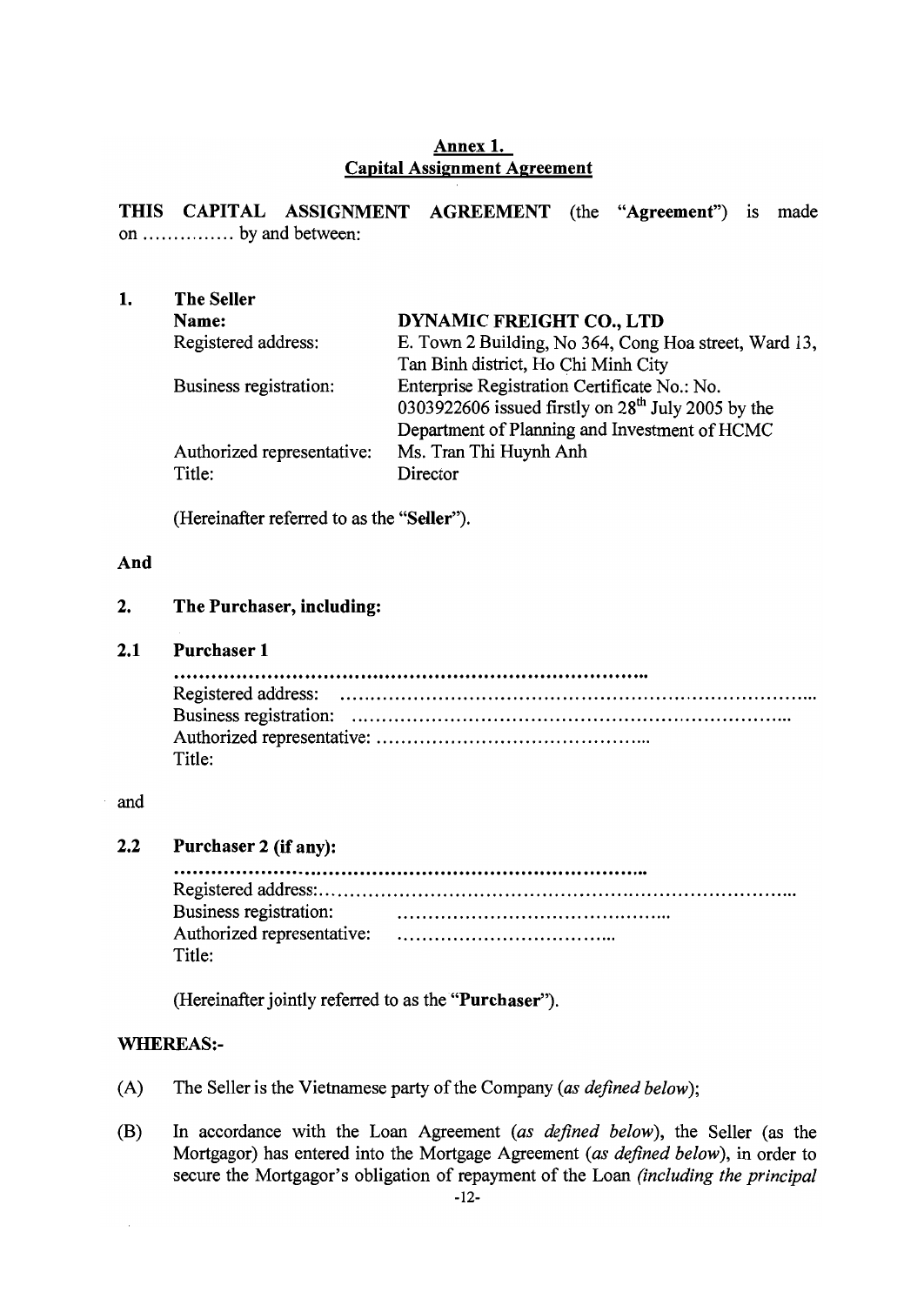and interests (if any)) under the Loan Agreement, by mortgaging the Mortgaged Interests (as described in the Mortgage Agreement); and

In accordance with the Mortgage Agreement, and pursuant to the request of the  $(C)$ Lender, the Seller now agrees to assign the Mortgaged Equity or the Contributed Capital (as defined below) to the Purchaser subject to the terms and conditions of this Agreement.

NOW AND THEREFORE, the Parties agree upon this Agreement with the terms and conditions as follows:-

### **ARTICLE 1: DEFINITIONS.**

The terms used in this Agreement shall have the meanings as used in the Loan Agreement and the Mortgage Agreement, except otherwise defined below:

- $1.1$ "Agreement" means this capital assignment agreement, including all the schedules and any amendments or supplements thereto, if any;
- $1.2$ "Amended Investment Certificate" means an amendment of the Investment Certificate, recording the ownership and the investment of the Purchaser in the Company upon the Completion Date, due to the capital assignment under the Transaction:
- $1.3$ "Application Dossier" means the application dossier to be submitted to the competent authority for issuance of the Amended Investment Certificate;
- "Assigned Capital Contribution" means the assigned capital contribution as set out  $1.4$ in Article 2.1 of this Agreement;
- $1.5$ "Charter" means the charter of the Company, dated 01 November 2005, as amended and supplemented from time to time;
- "Charter Capital" means the total registered charter capital of the Company which is 1.6 USD80,000 (equivalent to VND 1,346,868,000) as recorded in the Investment License;
- $1.7$ "Company" means On Time Worldwide Logistics (Vietnam) Co., Ltd., which is established under the Investment License ("Investment License") No.1006/GP-HCM, dated 22 December 2005, issued by the Ho Chi Minh City People's Committee (as amended and supplemented from time to time);
- 1.8 "Completion Date" shall have the meanings as set out in Article 2.2 of this Agreement;
- 1.9 "Effective Date" means the signing date of this Agreement;
- "Joint Venture Agreement" means the Joint Venture Agreement dated 01 November 1.10 2005 signed between On Time Express Limited and Dynamic Freight Co., Ltd. for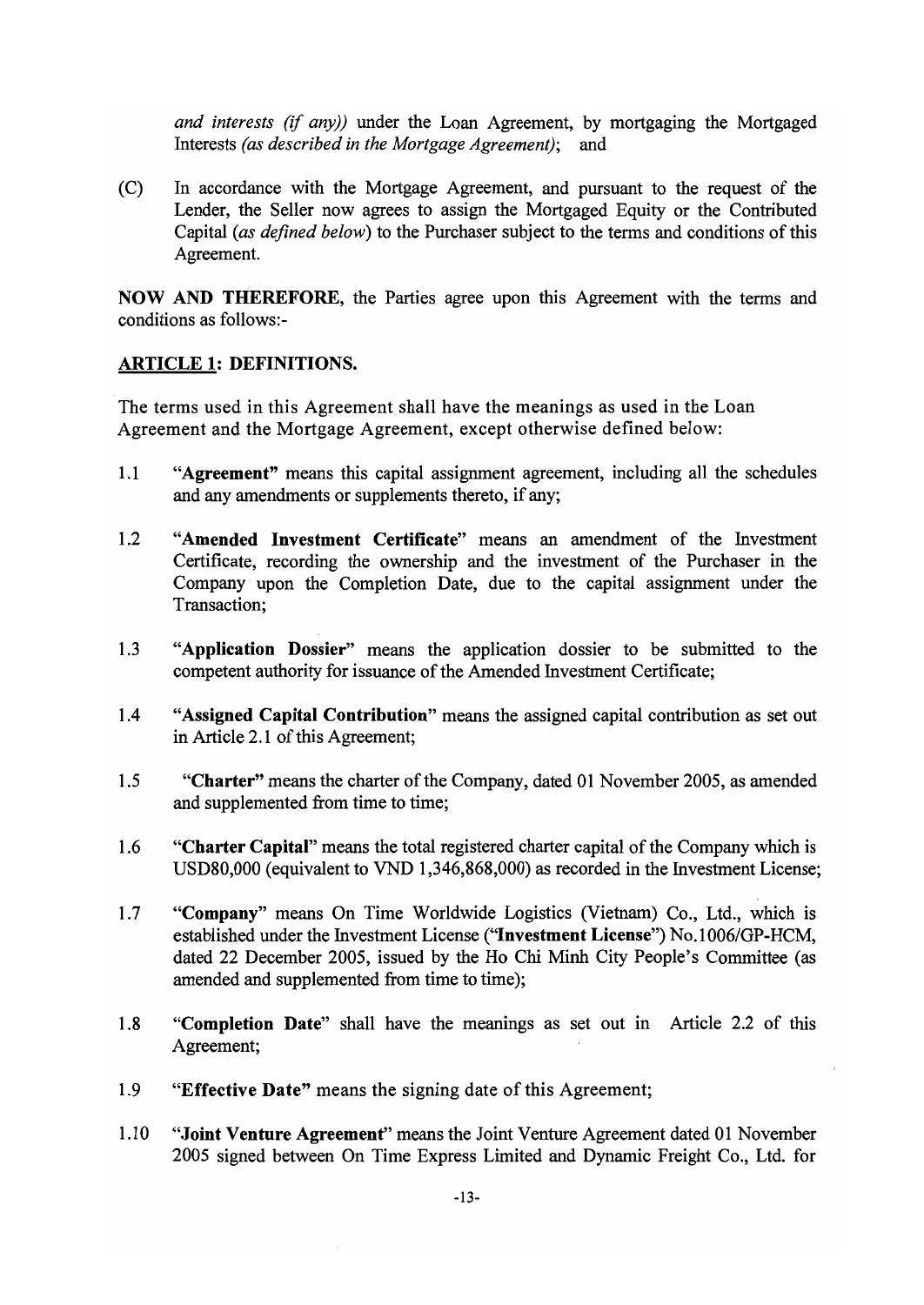the purpose of establishing the Company, as amended and supplemented from time to time:

- "Licensing Authority" means the People's Committee of Ho Chi Minh City;  $1.11$
- 1.12 "Loan Agreement" means the Loan Agreement, dated 6 November 2013, entered into between the Seller (as the borrower) and ON TIME EXPRESS LIMITED (as the lender), for borrowing a principal amount of USD4,900 (the "Loan"), for the purpose of making additional capital contribution to the charter capital of the Company;
- $1.13$ "Mortgage Agreement" means the Charter Capital Mortgage Agreement, dated 6 November 2013, entered into between the Seller (as the Mortgagor) and ON TIME EXPRESS LIMITED (as the Mortgagee), in order to secure the Mortgagor's obligation of repayment of the Loan (including the principal and interests (if any)) under the Loan Agreement, by mortgaging the Mortgaged Interests as described in the Mortgage Agreement;
- $1.14$ "Mortgaged Equity" or "Contributed Capital" means an amount of USD39,200 (Thirty nine thousand two hundred United States Dollars), equivalent to VND 627,682,698 (Six hundred and twenty seven million six hundred and eighty two thousand six hundred and ninety eight Vietnamese Dongs), accounting for 49% (Forty nine percent) of the Charter Capital, contributed by, and registered in the name of, the Seller to the Charter Capital of the Company;
- "Parties" means the Seller and Purchaser and "Party" means either the Purchaser or  $1.15$ the Seller as the case may be;
- "Secured Obligations" means the Loan and all monies, costs, charges, expenses, 1.16 liabilities, obligations, compensation and damage of the Seller from time to time owing to ON TIME EXPRESS LIMITED under the Loan Agreement and/or any of the security documents under the Loan Agreement;
- "Total Assignment Price" means the price of capital assigned set out in Article 3.1 of  $1.17$ this Agreement; and
- "Transaction" means the whole deal of capital assignment from the Seller to the 1.18 Purchaser under this Agreement.

### **ARTICLE 2: CONTRIBUTED CAPITAL ASSIGNMENT**

- $2.1$ As per the request of the Lender, and subject to the terms and conditions hereof, the Seller hereby agrees to assign and the Purchaser hereby agrees to acquire the Contributed Capital, accounting for 49% (Forty nine percent) of the Charter Capital of the Company (the "Assigned Capital Contribution"). In this regard, the Purchaser 1 and Purchaser 2 (if any) will purchase ......% and .... % of the Contributed Capital, respectively.
- $2.2$ The capital assignment (as mentioned in Article 2.1 above) shall be deemed as completed on a date (the "Completion Date") when the Company has obtained the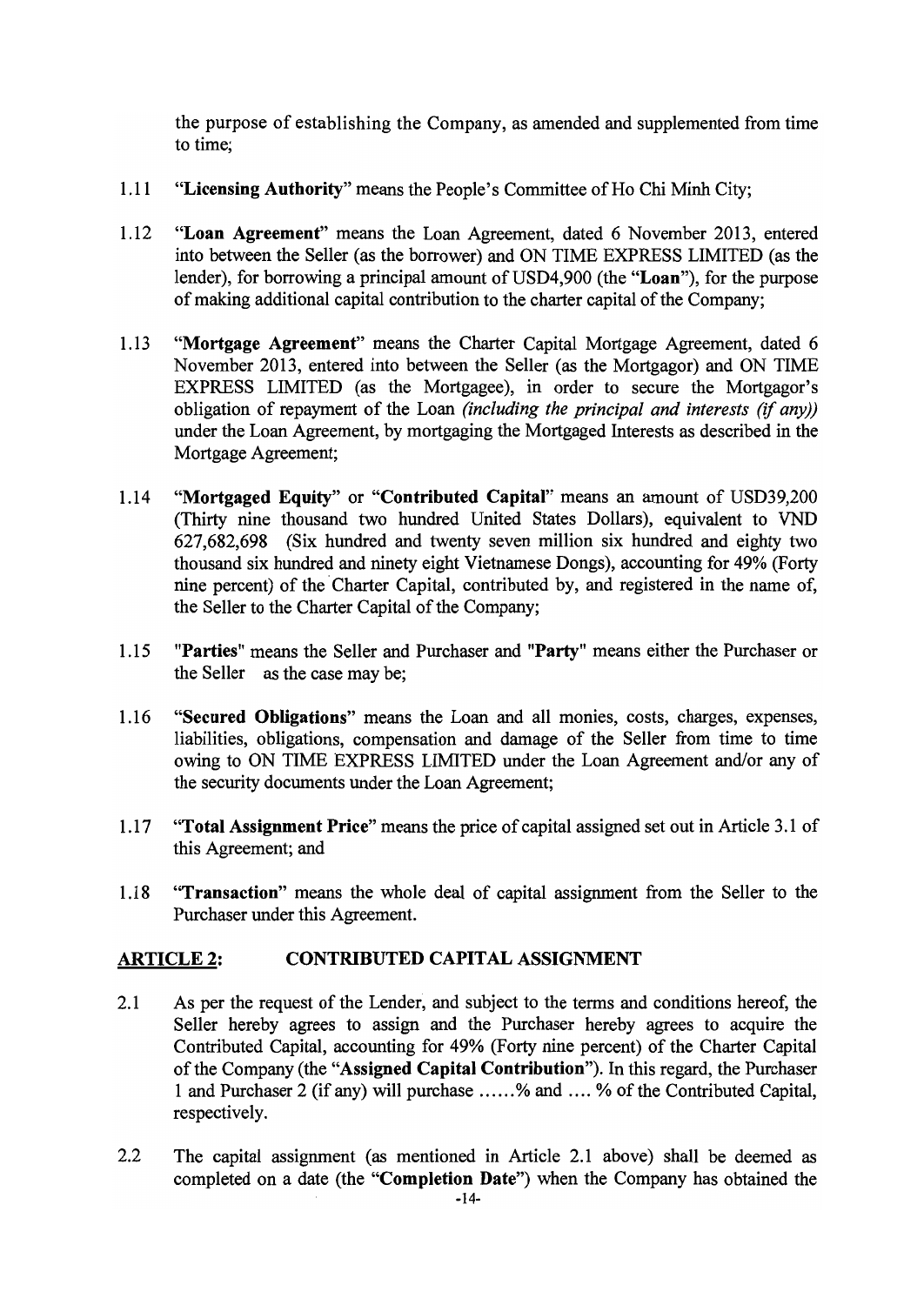Amended Investment License from the Licensing Authority where the Purchaser officially holds entire of the Assigned Capital Contribution.

### **ARTICLE 3: TOTAL ASSIGNMENT PRICE AND METHODS OF PAYMENT**

- $3.1$ The Purchaser agrees to purchase the entire of the Assigned Capital Contribution from the Seller at the price equivalent to the Secured Obligations ("Total Assignment **Price**") pursuant to the Mortgage Agreement. For the avoidance of doubt, it is agreed by the Seller that the Total Assignment Price could be lower than the Assigned Capital Contribution.
- $3.2$ The Total Assignment Price shall be off-set by the amount equal to the Secured Obligations upon the Completion Date.
- $3.3$ Upon the off-set of the whole Secured Obligation, the Loan Agreement shall be terminated and liquidated, and the Seller shall conduct the deregistration of the Loan with the competent authority of Vietnam in accordance with the Vietnamese Laws.

#### **ARTICLE 4:** THE OBLIGATIONS OF THE PARTIES

 $4.1$ Obligations of the Seller:-

In addition to other obligations specified herein, the Seller shall be obliged:-

- $(a)$ To ensure that their authorized representatives in the board of directors of the Company and in the board of management of the Company will make best efforts to complete all legal requirements for the Transaction and to complete the Application Dossier in the possibly soonest time;
- To ensure the interest of the Purchaser if there is any conflict with a third party  $(b)$ in relation to the ownership of the Contributed Capital; and
- To pay taxes (if any) in accordance with the Vietnamese laws in relation to the  $(c)$ capital transfer under this Agreement.
- $4.2$ Joint obligations of the Parties

Within thirty (30) days from the Effective Date, all the Parties shall complete all the legal procedures, including the Application Dossier as required by the Joint Venture Agreement, the Charter and the Vietnamese Laws so as to complete the capital transfer procedures and to obtain the Amended Investment License in the possibly soonest time.

### **ARTICLE 5: REPRESENTATIONS AND WARRANTIES**

- $5.1$ The Seller hereby represents and warrants to the Purchaser that:-
	- $(a)$ The Seller has full power and authority (including all necessary government and internal corporate approvals) to execute and to perform its respective obligations under this Agreement;
	- This Agreement will constitute the legally binding obligations of the Seller;  $(b)$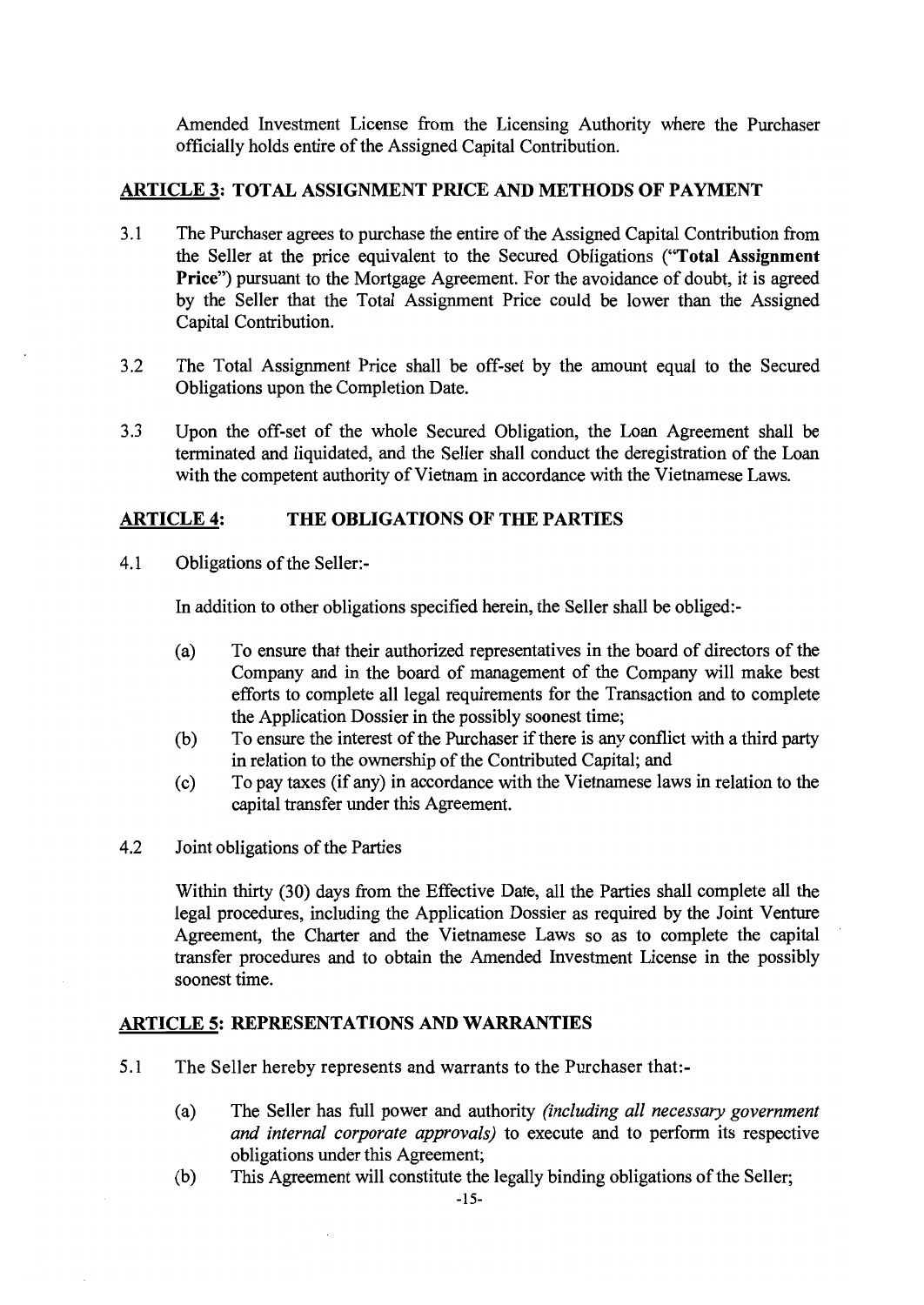- No lawsuit, arbitration or other legal or governmental proceeding is pending or,  $(c)$ to the Seller's knowledge, threatened against the Seller that would affect ability of the Seller to perform any of its obligations under this Agreement: and
- The Assigned Capital Contribution is under the legitimate ownership of the  $(d)$ Seller, and no third party rights are applicable to or attached to the Assigned Capital Contribution.
- $5.2$ The Purchaser hereby represents and warrants to the Seller that:-
	- The Purchaser has full power and authority (including all necessary  $(a)$ government and internal corporate approvals) to execute and to perform its respective obligations under this Agreement;
	- This Agreement will constitute the legally binding obligations of the Purchaser;  $(b)$ and
	- $(c)$ No lawsuit, arbitration or other legal or governmental proceeding is pending or, to the Purchaser's knowledge, threatened against the Purchaser that would affect the Purchaser's ability to perform any of its obligations under this Agreement.

### **ARTICLE 6: ASSIGNMENT**

 $6.1$ Rights and obligations of each Party under this Agreement shall be separated and shall not be allowed to transfer to any other persons without consent in writing by the other Party.

### **ARTICLE 7: GOVERNING LAW**

This Agreement will supersede all previous agreements of the Parties related to  $7.1$ the subject matter stated herein, and be governed by and construed in accordance with the Vietnamese Laws.

### **ARTICLE 8: MISCELLANEOUS PROVISIONS**

- Any revision and/or supplement of this Agreement shall be discussed, agreed by all 8.1 Parties and represented as appendices. The appendices and documents related to such revision and supplement shall be an integral part of the Agreement.
- 8.2 Any dispute arising from this Agreement shall be settled by negotiation on the basis of respect, equality and mutual benefit manner. If the Parties fail to reach a solution, the Parties may agree to bring the case to the competent court of Vietnam for settlement. The judgment of the court shall be final which binds the Parties to follow.
- 8.3 The Agreement shall be effective from the Effective date and up to the date that the Parties have completed their rights and obligations as stipulated in this Agreement, and at such time the Agreement shall be deemed terminated.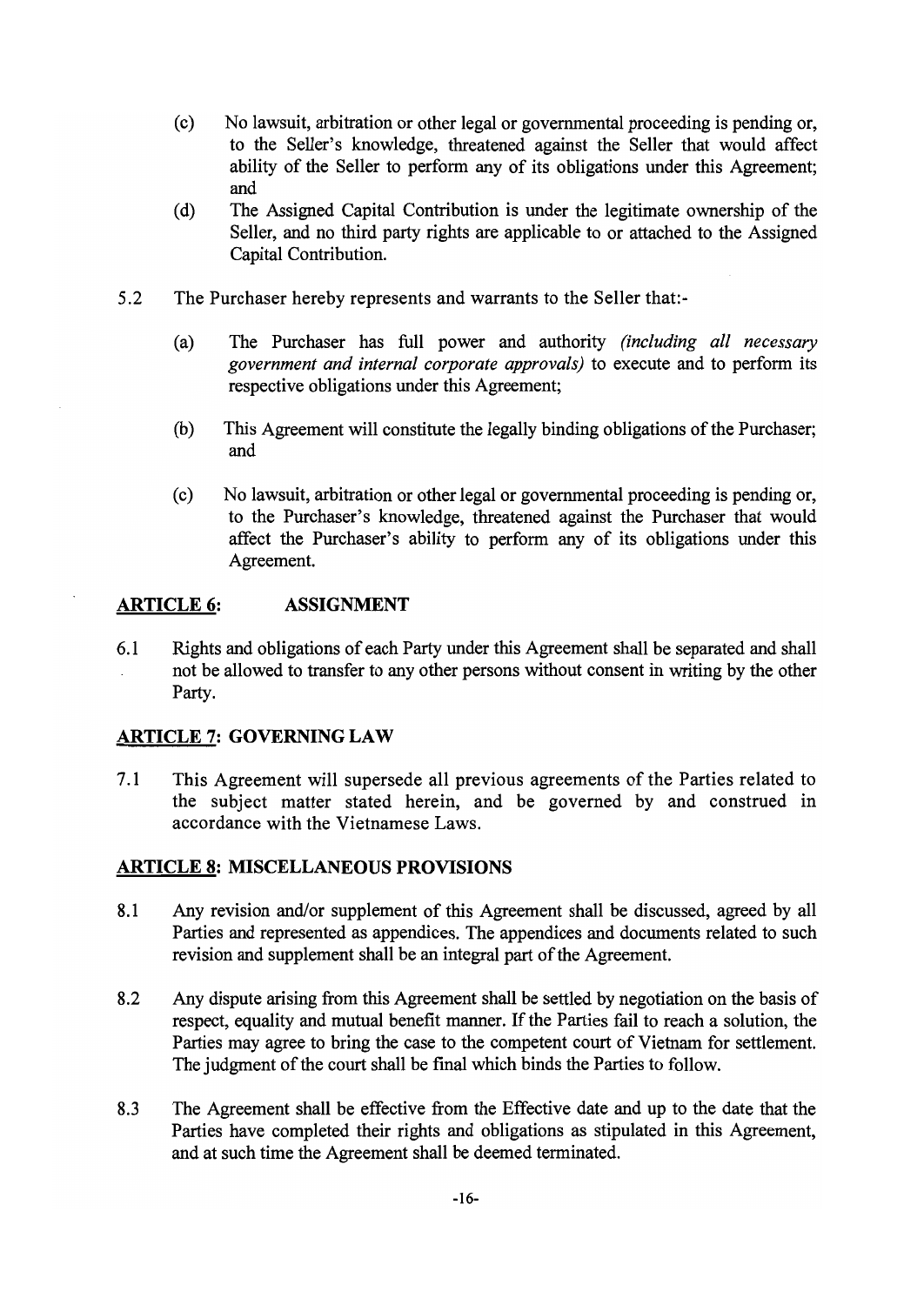8.4 This Agreement is made into five (05) original copies in English and Vietnamese of the same validity; The Seller will keep one (01) original copies in English and Vietnamese; The Purchaser will keep two (02) original copies in English and Vietnamese; the Company will keep one (01) original copy in English and Vietnamese (for filling) and one  $(01)$  original copies in English and Vietnamese will be submitted to the Licensing Authority.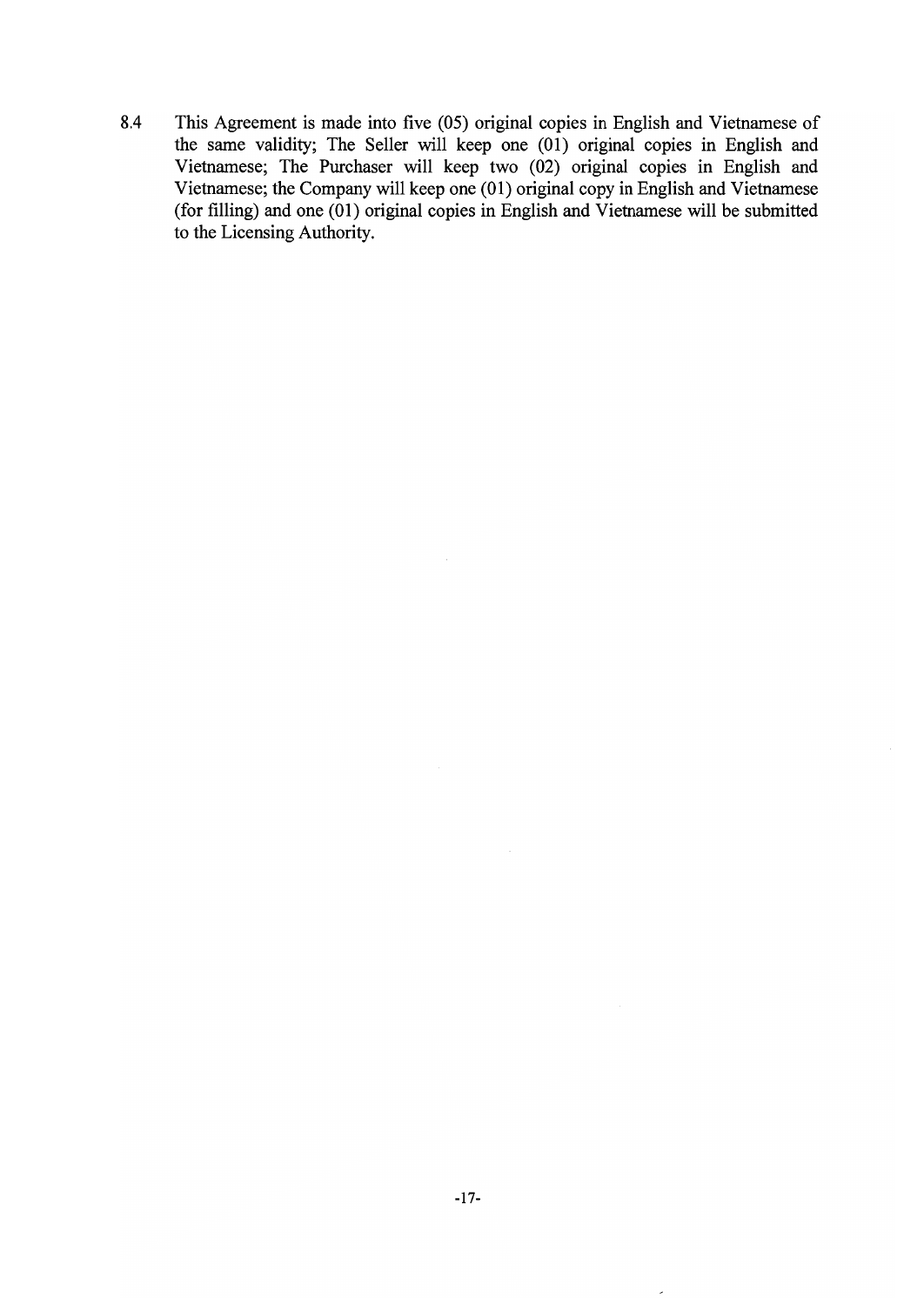IN THE WITNESS WHEREOF, the Parties has caused their duly authorized representatives to sign this Agreement on the date as first written above.

| <b>The Purchaser</b>                           |                                         |
|------------------------------------------------|-----------------------------------------|
| For and on behalf of<br><b>The Purchaser 1</b> | For and on behalf of<br>The Purchaser 2 |
| .                                              |                                         |
|                                                |                                         |
| Name:<br>Title:                                | Name:<br>Title:                         |
|                                                |                                         |

## WITNESSED AND ACKNOWLEDGED BY ON TIME WORLDWIDE LOGISTICS (VIETNAM) CO., LTD.

For and on behalf of ON TIME WORLDWIDE LOGISTICS (VIETNAM) CO., LTD.

| Name:  |  |  |
|--------|--|--|
| Title: |  |  |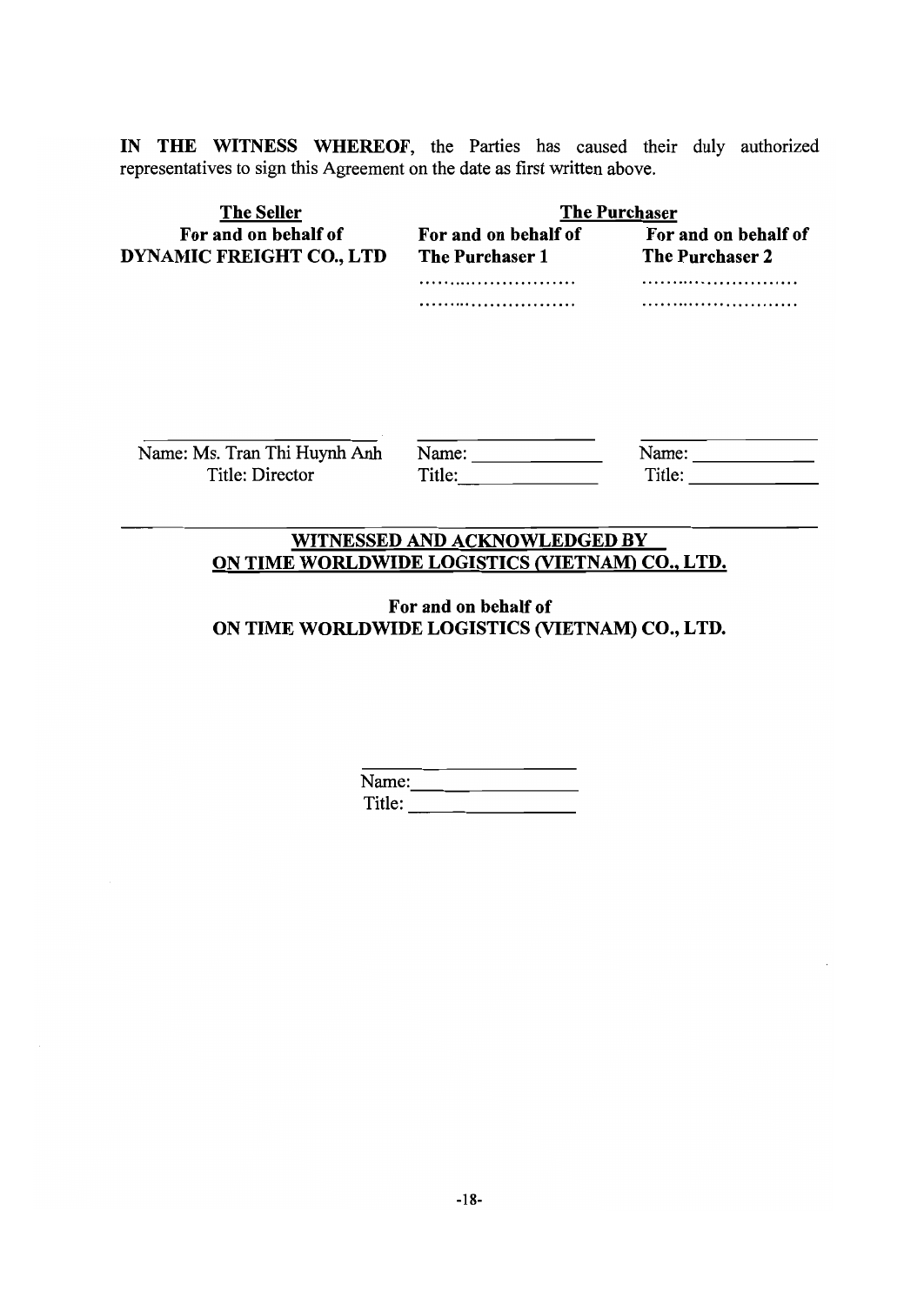### Annex 2 **Power of Attorney**

 $[To be printed on the letter-head of Dynamic Freight Co. Ltd.]$ 

## **POWER OF ATTORNEY**

Dated: . . . . . . . . . . . . . . . . . . . .

To: **ON TIME EXPRESS LIMITED, a company incorporated under the laws of Hong** Kong with limited liability and having its registered office at Flat/RM 18, 1/F., Sino Industrial Plaza, No. 9 Kai Cheung Road, Kowloon, Hong Kong (the "ON TIME" **EXPRESS LIMITED**" or "Authorized Party").

Re: **Power of Attorney** 

Dear Sirs,

We, Dynamic Freight Co. Ltd., refer to the Charter Capital Mortgage Agreement ("Mortgage Agreement"), dated 6 November 2013, entered into between DYNAMIC FREIGHT CO., LTD (as the Mortgagor) and ON TIME EXPRESS LIMITED (as the Mortgagee).

Unless otherwise defined herein, the terms used in this letter will have the same meanings as used in the Mortgage Agreement.

- 1. We, DYNAMIC FREIGHT CO., LTD, as the Authorizing Party, hereby:
	- $(a)$ irrevocably appoints the Lender (and any of its instructed persons) as the Authorized Party, with full power of substitution and with full power to act alone, to be our attorneys and in our name and on our behalf to sign, seal and deliver or otherwise execute and do all such assurances, deeds, acts, documents and things (whether as its own act or deed or otherwise) which, in the opinion of the Lender, we (DYNAMIC FREIGHT CO., LTD) should execute or do pursuant to any of the terms of the Mortgage Agreement or for the purpose of giving the Mortgagee the full benefit of the Mortgage Agreement and the security created under the Mortgage Agreement and generally to use our name in the exercise of all or any of the powers conferred on the Mortgagee under the Mortgage Agreement; and
	- $(b)$ ratifies and confirms and covenants to ratify and confirm whatever such attorney shall lawfully do or cause to be done by virtue of Clause 1.(a) above.
- $2.$ The Authorized Party is permitted to sub-delegate parts or all of the works and actions as authorized in this Power of Attorney to other person(s), at her sole discretion from time to time, in accordance with the contents of this Power of Attorney and the applicable laws, without the need of obtaining our further consents, approvals or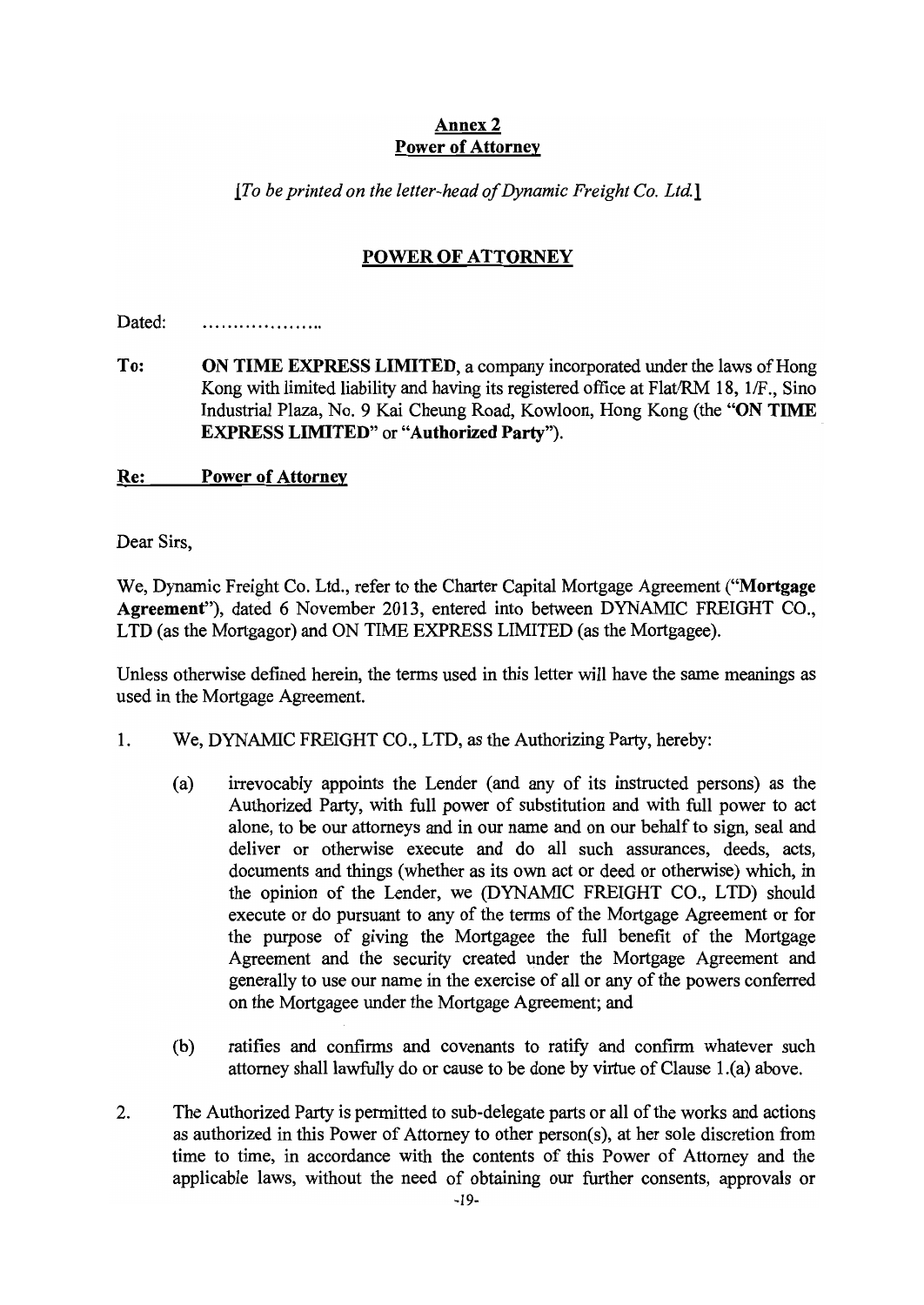authorisations.

This letter is irrevocable by us and governed by the Laws of Vietnam.  $3.$ 

 $\hat{\mathcal{A}}$